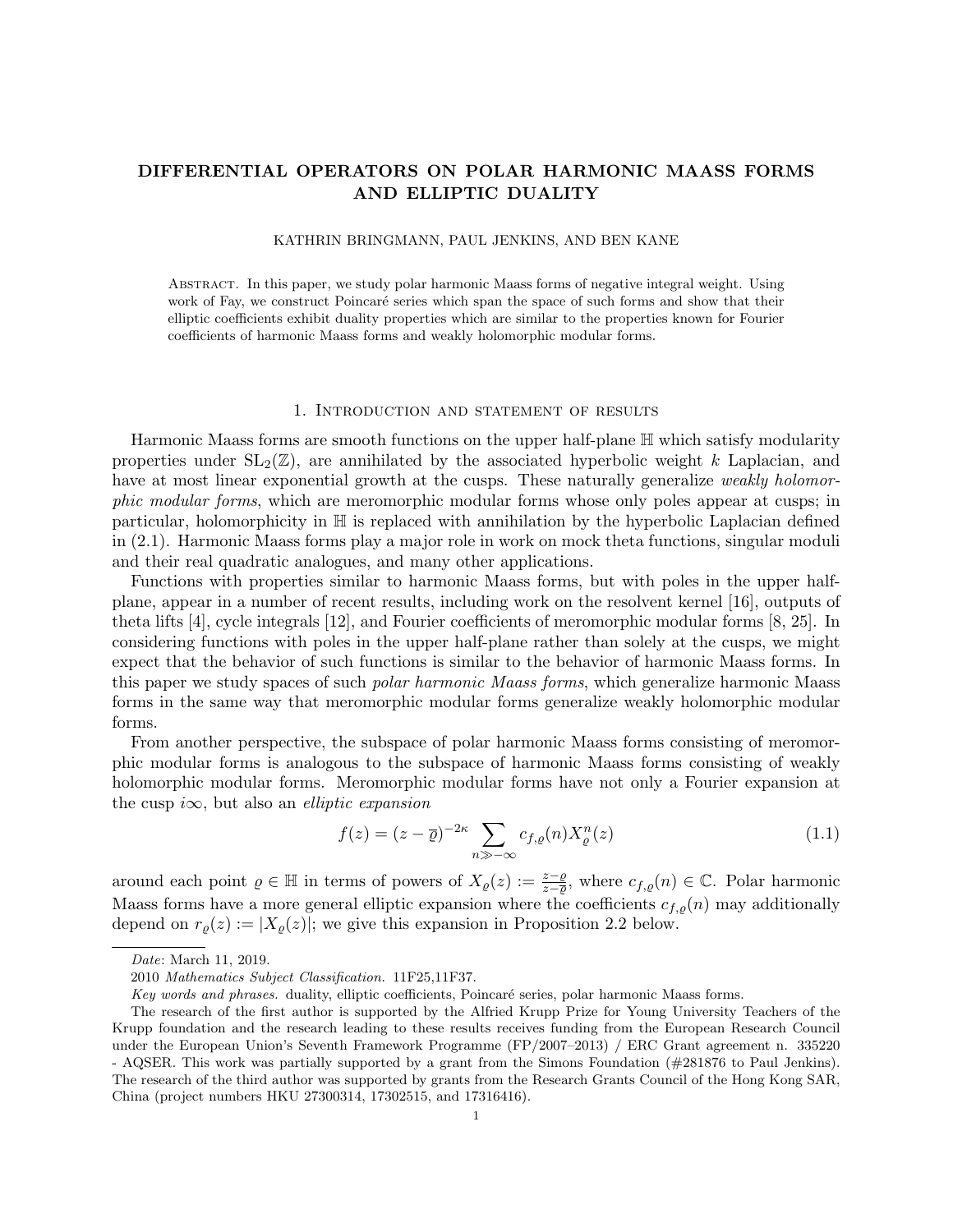Polar harmonic Maass forms are not the only class of generalizations of harmonic Maass forms. Locally harmonic Maass forms are obtained by relaxing the harmonicity condition to allow jump discontinuities on the upper half-plane. For instance, these discontinuities may appear along geodesics associated with quadratic forms of positive discriminant, just as polar harmonic Maass forms may have poles at CM points coming from quadratic forms of negative discriminant. Locally harmonic Maass forms have been independently studied by Hövel [21] as outputs of theta lifts in weight zero, by Pioline [27] in the setting of string theory, and by Kohnen and two of the authors [10] as "generating functions" of indefinite integral binary quadratic forms. Additional applications of polar harmonic Maass forms include the following.

- In level one, divisors (sets of zeros and poles, with their orders) of modular forms can be studied using only ordinary modular forms [13]. The obstacle in higher level is that the required meromorphic modular forms no longer exist; however, polar harmonic analogues can take their place [7, 11]. These functions have weight zero and are analogous to the functions investigated in this paper.
- Higher Green's functions are modular functions on  $\mathbb{H} \times \mathbb{H}$  which are smooth away from the diagonal, where they have logarithmic singularities, and they are annihilated by the Laplace operator in both variables. These higher Green's functions appear as special cases of the resolvent kernel studied by Fay [16] (see also [20] for a detailed study of these functions). Gross and Zagier [17] conjectured that their evaluations at CM points are essentially logarithms of algebraic numbers; there has been progress on this conjecture, see e.g. [22, 28]. In [12] two of the authors showed jointly with von Pippich that the value of the Green's function evaluated at CM points is basically given by a (regularized) inner product of the functions

$$
f_{\mathcal{A}}(\tau) := D^{\frac{k}{2}} \sum_{Q \in \mathcal{A}} Q(\tau, 1)^{-k}, \tag{1.2}
$$

where  $\mathcal A$  is an  $SL_2(\mathbb Z)$ -equivalence class of integral binary quadratic forms of negative discriminant  $-D.$ 

- Functions related to  $(1.2)$  (namely summing up all classes A of discriminant D) naturally occur as outputs of theta lifts and also closely resemble the locally harmonic Maass forms appearing in [10], except that the integral binary quadratic forms upon which one takes "generating functions" instead have negative discriminants.
- Hardy and Ramanujan [19] considered modular forms with simple poles in  $SL_2(\mathbb{Z}) \setminus \mathbb{H}$  and in particular found a formula for the reciprocal of the Eisenstein series  $E_6$ . General formulas for functions with simple poles were investigated by Bialek [3]. Berndt, Bialek, and Yee [2] then investigated functions with poles of order two. All of these proofs use the Hardy–Ramanujan circle method, but the calculation rapidly becomes more complicated with rising pole order. Using polar harmonic Maass forms gives a powerful tool to systematically study such coefficients by writing down explicit bases of the space and then specializing the resulting formulas to meromorphic modular forms in special cases, as done by two of the authors [9, 12].

In addition to having similar elliptic expansions, polar harmonic Maass forms and meromorphic modular forms of weights  $2\kappa$  and  $2-2\kappa$  are interconnected by certain differential operators which naturally occur in the theory of harmonic Maass forms. Here and throughout,  $\kappa$  is assumed to be an arbitrary integer, and we use  $k$  instead if there is some restriction on the weight (for instance, if we require  $k \in \mathbb{N}$ . For  $\kappa \in \mathbb{Z}$  and  $k \in \mathbb{N}$ , set

$$
\xi_{2\kappa} := 2iy^{2\kappa} \frac{\overline{\partial}}{\partial \overline{z}}, \qquad D^{2k-1} := \left(\frac{1}{2\pi i} \frac{\partial}{\partial z}\right)^{2k-1},\tag{1.3}
$$

where  $z = x + iy \in \mathbb{H}$ . If f satisfies weight  $2\kappa$  modularity, then  $\xi_{2\kappa}(f)$  is modular of weight  $2 - 2\kappa$ , while if f satisfies weight  $2 - 2k$  modularity, then  $D^{2k-1}(f)$  satisfies weight 2k modularity.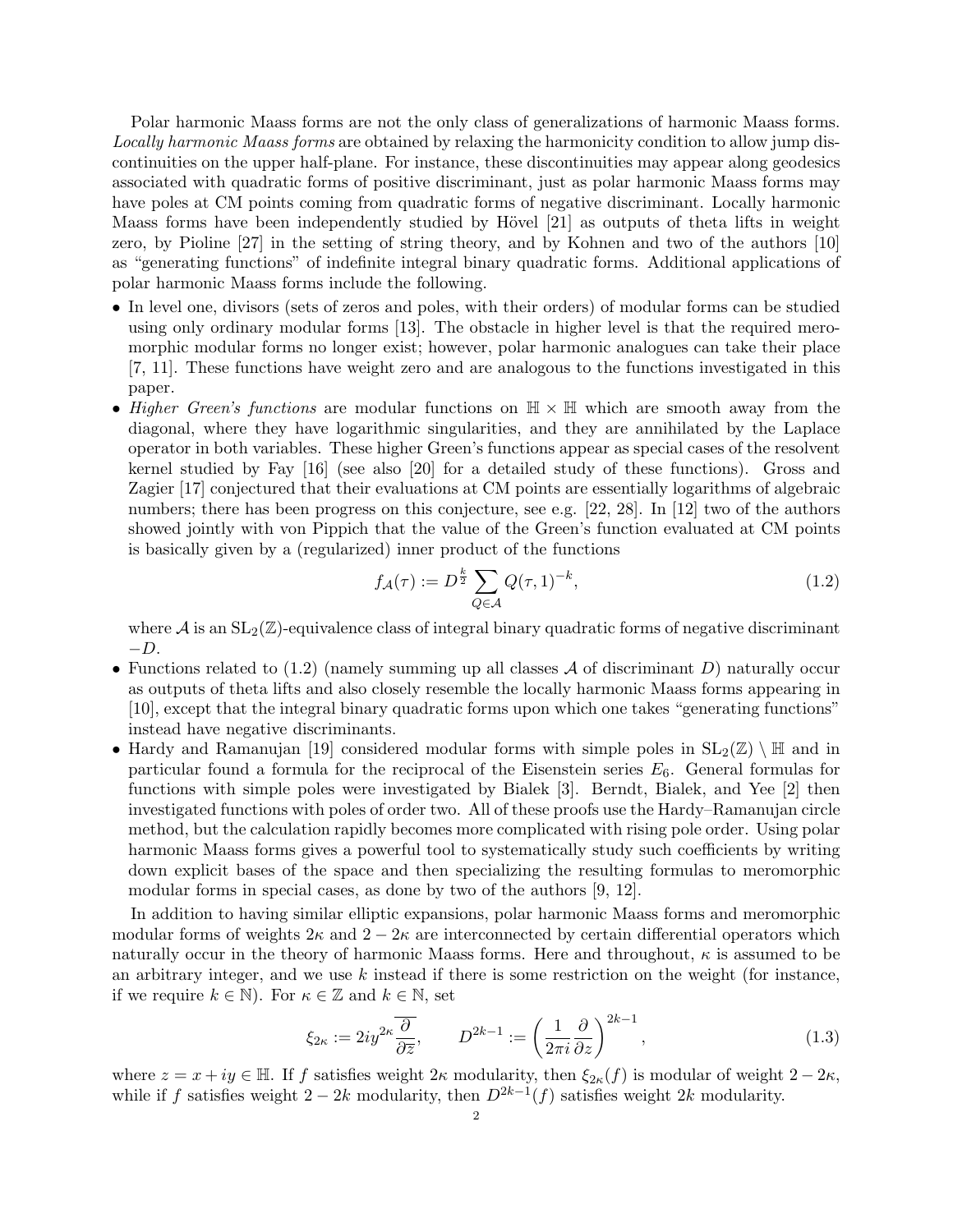Given a polar harmonic Maass form of weight  $2\kappa$ , one may eliminate the singularity at  $i\infty$  and, if  $\kappa \geq 0$ , also the constant term in the Fourier expansion, by subtracting an appropriate harmonic Maass form (cf. [5, Theorem 6.10] for the existence of forms with arbitrary principal parts). This yields a weight  $2\kappa$  polar harmonic cusp form, a weight  $2\kappa$  polar harmonic Maass form which vanishes at  $i\infty$  if  $\kappa \in \mathbb{N}_0$  and is bounded at  $i\infty$  if  $\kappa \in -\mathbb{N}$ . We denote the subspace of such forms by  $\mathscr{H}_{2\kappa}$ . A canonical basis for this space may be defined by specifying the growth behavior near singularities in  $SL_2(\mathbb{Z})\backslash\mathbb{H}$ , which is given via principal parts at  $\chi$ ; see (2.11) for further details on the principal parts which may occur. This basis is defined in (4.5) below, and we show in Theorem 1.1 that for  $k \in \mathbb{N}_{>1}$  they indeed span  $\mathscr{H}_{2-2k}$ . Specifically, for each  $n \in \mathbb{N}$  and  $\mathfrak{z} \in \mathbb{H}$ , in (4.5) we construct the unique weight 2 – 2k polar harmonic cusp form  $\mathbb{P}^3_{2-2k,n}$  with principal part

$$
2\omega_{3}C_{2k-1,-n}(z-\overline{3})^{2k-2}X_{3}^{n}(z).
$$
\n(1.4)

Here  $\omega_i$  is the size of the stabilizer of  $\mathfrak z$  in PSL<sub>2</sub>( $\mathbb Z$ ) and  $\mathcal C_{2k-1,-n}$  is the constant defined in (2.7) below and explicitly computed as a quotient of factorials in (4.11). For  $n \in \mathbb{N}_0$ , the functions  $\mathbb{P}^3_{2-2k,n}$  have non-meromorphic principal parts. We describe these explicitly in Theorem 4.3 below.

To understand the behavior of the basis elements  $\mathbb{P}^3_{2-2k,n} \in \mathscr{H}_{2-2k}$  under the differential operators defined in (1.3), we define the subspace  $\mathbb{S}_{2\kappa} \subseteq \mathscr{H}_{2\kappa}$  consisting of meromorphic modular forms without poles at i $\infty$ , which we call *meromorphic cusp forms*. For each point  $\chi$  in the fundamental domain  $SL_2(\mathbb{Z})\backslash\mathbb{H}$ , we let  $\mathscr{H}_{2\kappa}^3$  (resp.  $\mathbb{S}_2^3$  $\left(\frac{3}{2\kappa}\right)$  be the subspace of forms in  $\mathscr{H}_{2\kappa}$  (resp.  $\mathbb{S}_{2\kappa}$ ) with singularities allowed only at  $\chi$ . For  $k \in \mathbb{N}_{>1}$ , Petersson (cf. [25, equation (5c.3)] or [26, equation (21)]) defined a family of meromorphic Poincaré series  $\Psi^{\delta}_{2k,n}$  which form a natural canonical basis for the space  $\mathbb{S}^3$  $\mathcal{L}_{2k}^{\delta}$ . Specifically, for  $n \in \mathbb{N}$  and a point  $\mathfrak{z} \in \mathbb{H}$ , the function  $\Psi_{2k,n}^{\delta}$  is the unique meromorphic cusp form which is orthogonal to cusp forms (see [26, Satz 8]) under a regularized inner product defined in [26, equation (3)] and whose principal part is

$$
2\omega_{3}(z-\bar{3})^{-2k}X_{3}^{n}(z). \tag{1.5}
$$

As shown in the next theorem, the action of the differential operators  $\xi_{2-2k}$  and  $D^{2k-1}$  give an additional natural splitting of the space  $\mathbb{S}^3$  $\frac{3}{2k}$  into three subspaces, which we denote by  $\mathbb{D}_2^3$  $\frac{3}{2k}, \overline{\mathbb{E}_2^3}$  $\frac{3}{2k}$ , and the space of cusp forms  $S_{2k}$ . Again using the regularization [26, equation (3)], or its extension [12, equation (3.3)] to arbitrary meromorphic cusp forms, the subspace  $\mathbb{D}^3$  $\frac{3}{2k}$  (resp.  $\mathbb{E}_{2}^{3}$  $\binom{3}{2k}$  consists of those forms in  $\mathbb{S}_{2k}^i$  which are orthogonal to cusp forms and whose principal parts are linear combinations of (1.5) with  $n \leq -2k$  (resp.  $-2k < n < 0$ ). The families  $\Psi_{2k,m}^{3}$  of meromorphic Poincaré series with  $m \leq -2k$  or with  $-2k < m < 0$  form bases for  $\mathbb{D}_5^3$  $\frac{3}{2k}$  and  $\mathbb{E}_2^3$  $\frac{3}{2k}$  respectively.

## **Theorem 1.1.** Suppose that  $k \in \mathbb{N}_{>1}$ .

- (1) Every  $F \in \mathscr{H}_{2-2k}$  is a linear combination of the functions from  $\{\mathbb{P}^3_{2-2k,n} : \mathfrak{z} \in \mathbb{H}, n \in \mathbb{Z}\}.$ Moreover, if the only poles of F in  $\mathbb H$  occur at points equivalent to z under the action of  $\mathrm{SL}_2(\mathbb Z)$ , then F is a linear combination of functions from  $\{ \mathbb{P}^3_{2-2k,n} : n \in \mathbb{Z} \}.$
- (2) If  $F \in \mathcal{H}_{2-2k}^3$ , then  $\xi_{2-2k}(F) \in \mathbb{D}_2^3$  $\frac{3}{2k}$  (resp.  $\xi_{2-2k}(F) \in S_{2k}$ ) if and only if  $D^{2k-1}(F) \in S_{2k}$  $(resp. D^{2k-1}(F) \in \mathbb{D}_{\mathbb{S}}^3$  $\frac{3}{2k}).$
- (3) If  $F \in \mathscr{H}_{2-2k}^3$ , then  $\xi_{2-2k}^2(F) \in \mathbb{E}_2^3$  $\frac{3}{2k}$  if and only if  $D^{2k-1}(F) \in \mathbb{E}_2^3$  $_{2k}^{\mathfrak z}$  .
- (4) For  $n \in \mathbb{Z}$  and  $\mathfrak{z} = \mathfrak{x} + i\mathfrak{y} \in \mathbb{H}$ , we have

$$
\xi_{2-2k} \left( \mathbb{P}_{2-2k,n}^{3} \right) = (4\mathbf{y})^{2k-1} \Psi_{2k,-n-1}^{3},
$$
  

$$
D^{2k-1} \left( \mathbb{P}_{2-2k,n}^{3} \right) = (2k-2)! \left( -\frac{\mathbf{y}}{\pi} \right)^{2k-1} \Psi_{2k,n+1-2k}^{3}.
$$

Remark. As alluded to before the theorem, Theorem 1.1 (2) and Theorem 1.1 (3) naturally split  $\mathbb{S}_{2k}$  into three subspaces  $\mathbb{D}_2^3$  $\frac{3}{2k}$ ,  $\mathbb{E}_{2}^{3}$  $\frac{3}{2k}$ , and  $S_{2k}$  which are paired up as images under  $\xi_{2-2k}$  and  $D^{2k-1}$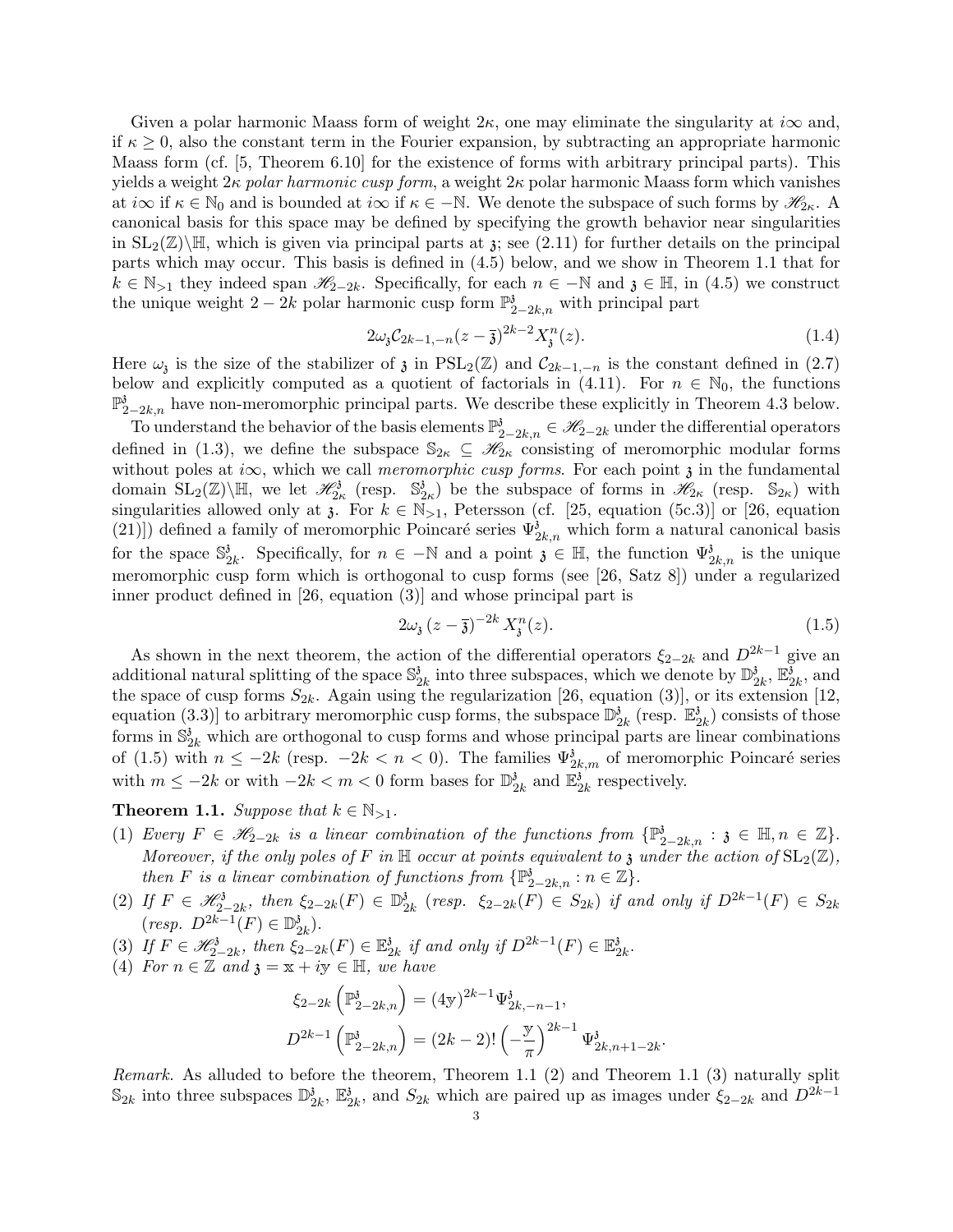of the same subspace. There are analogous subspaces of weakly holomorphic modular forms which are connected via these differential operators in the same manner. Specifically, the space  $\mathbb{C}E_{2k}$ spanned by the Eisenstein series is paired with itself in the same way as the space  $\mathbb{E}_2^3$  $\frac{3}{2k}$ , while the space  $S_{2k}$  of cusp forms is associated with its orthogonal complement inside the subspace of weakly holomorphic modular forms which have vanishing constant terms in their Fourier expansion. This latter space mirrors  $\mathbb{D}_\gamma^3$  $_{2k}^{\mathfrak z}$  .

For  $\mathfrak{z}_1, \mathfrak{z}_2 \in \mathbb{H}$ , our next result gives a duality-type relationship between the coefficients of  $\Psi_{2k,m}^{\mathfrak{z}_1}$ and those of  $\mathbb{P}_{2-2k,\ell}^{32}$ . To state it, for  $m \in -\mathbb{N}$ , let  $c_{2l}^{31}$  $\frac{\partial^1}{\partial k_{\lambda} \partial k_{\lambda}}(m,n)$  denote the *n*th coefficient in the elliptic expansion (1.1) around  $\rho = \mathfrak{z}_2$  of  $\Psi_{2k,m}^{\mathfrak{z}_1}$ . Similarly,  $c_{2-2k}^{\mathfrak{z}_2}$  $a_{2-2k,31}^{32,+}(m,n)$  is the *n*th coefficient in the meromorphic part of the elliptic expansion (see (2.11)) around  $\rho = \mathfrak{z}_1$  of  $\mathcal{C}_{2k-1,-m}^{-1} \mathbb{P}_{2-2k,m}^{32}$ ; in other words, by (1.4) these are the coefficients of the unique weight  $2 - 2k$  polar harmonic Maass forms with principal parts

$$
2\omega_{\mathfrak{z}}(z-\overline{\mathfrak{z}})^{2k-2}X_{\mathfrak{z}}^m(z),
$$

which closely resemble the principal parts  $(1.5)$  in positive weight.

**Theorem 1.2.** For  $m, n \in \mathbb{N}_0$ , we have

$$
c_{2-2k,31}^{32,+}(-m-1,n) = -c_{2k,32}^{31}(-n-1,m).
$$

Remark. Similar duality results for Fourier coefficients of harmonic Maass forms and weakly holomorphic modular forms are well-known in both integral and half-integral weight. Petersson used such identities in his construction of a basis of meromorphic modular forms (see [25, (3a.9)], while a systematic study of them originated from Zagier's work on singular moduli [29]. Since then, results have been obtained by a number of authors, including the second author and Duke in [15], and Guerzhoy [18], among others. To give one such result, for  $m, n \in \mathbb{N}$ , take  $\mathfrak{z}_1 = \mathfrak{z}_2 = i\infty$  and let  $c_{2k}(-m, n)$  denote the nth coefficient of the weight 2k weakly holomorphic modular form which grows towards *i* $\infty$  like  $e^{-2\pi imz}$  and let  $c_2^+$  $_{2-2k}^{+}(-m,n)$  be the *n*th coefficient of the holomorphic part of the weight 2 – 2k harmonic Maass form which grows towards i $\infty$  like  $e^{-2\pi imz}$ . Then the duality

$$
c_{2-2k}^+(-n,m) = -c_{2k}(-m,n)
$$

holds. A natural question for future investigation is whether similar duality results hold for elliptic coefficients of harmonic Maass forms, and what they are dual to. The techniques of this paper may be a useful starting point.

Remark. Another interesting question for future study is whether results similar to those in this paper can also be obtained in half-integral weight. The Poincaré series may be constructed in the same way, but to fully prove Theorem 1.1, we must differentiate  $2k-1$  times. If  $k \notin \mathbb{Z}$ , this leaves the challenging question of finding a half-derivative. For harmonic Maass forms, such derivatives were constructed in [6].

The paper is organized as follows. In Section 2, we introduce polar harmonic Maass forms and recall results from Fay, who studied related functions in [16]. In Section 3, we relate Fay's functions to polar harmonic Maass forms and compute the elliptic expansions of polar harmonic Maass forms, and in Section 4 we investigate Poincaré series and prove Theorem 1.1. We conclude the paper by proving Theorem 1.2 in Section 5.

### ACKNOWLEDGMENTS

We thank the referees for many helpful comments which helped to improve this paper.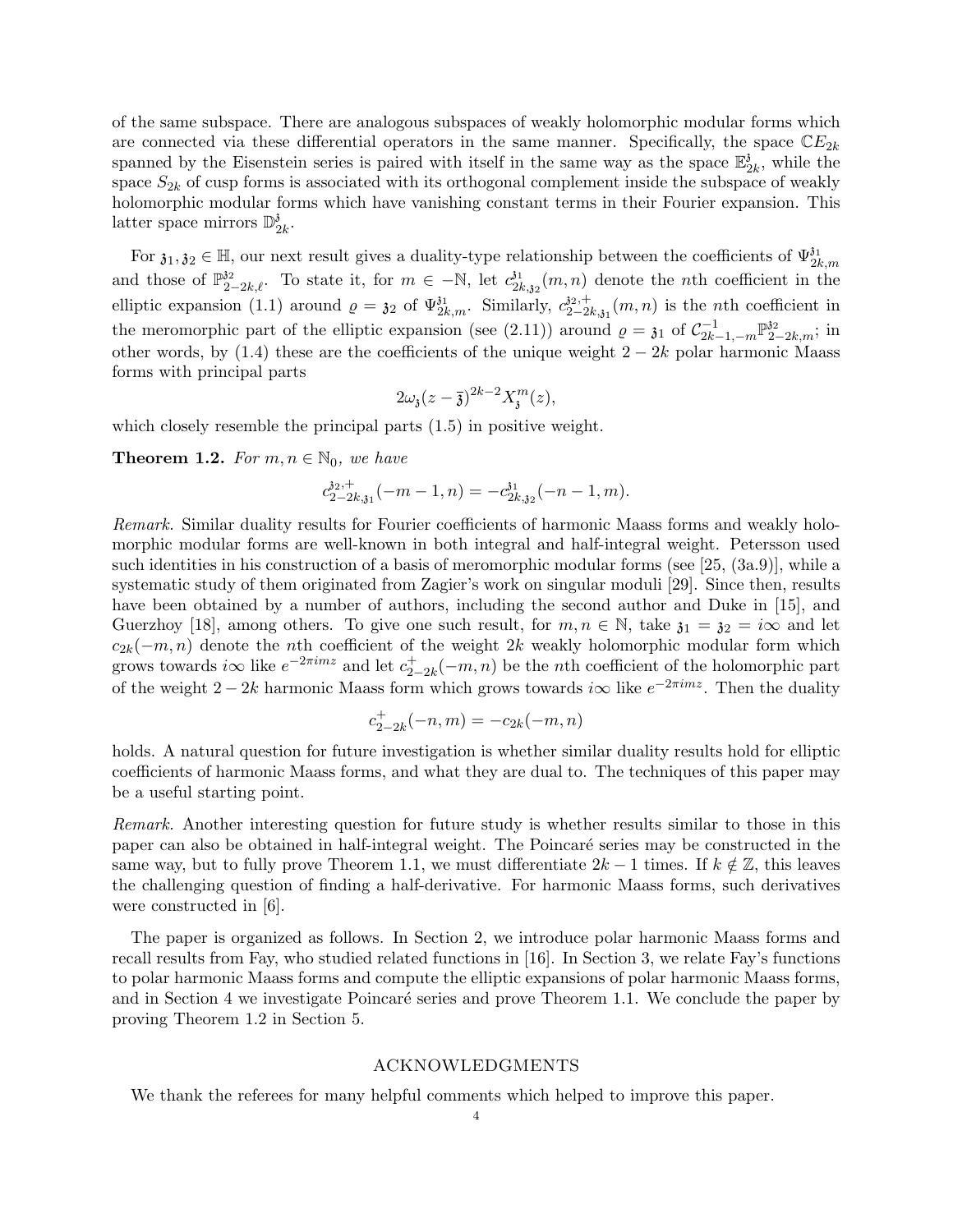### 2. Preliminaries

2.1. **Basic definitions.** For  $M = \begin{pmatrix} a & b \\ c & d \end{pmatrix} \in SL_2(\mathbb{Z})$ ,  $\kappa \in \mathbb{Z}$ , and  $f : \mathbb{H} \to \mathbb{C}$ , we define the usual slash operator

$$
f|_{2\kappa}M(z) = f|_{2\kappa,z}M(z) := (cz+d)^{-2\kappa}f(Mz).
$$

**Definition.** For  $\kappa \in \mathbb{Z}$ , a polar harmonic Maass form of weight  $2\kappa$  is a function  $F : \mathbb{H} \to \mathbb{C}$  which is real analytic outside a discrete set of points and satisfies the following conditions:

- (1) For every  $M \in SL_2(\mathbb{Z})$ , we have  $F|_{2\kappa}M = F$ .
- (2) We have  $\Delta_{2\kappa}(F) = 0$ , with  $\Delta_{2\kappa}$  the *weight*  $2\kappa$  *hyperbolic Laplace operator*

$$
\Delta_{2\kappa} := -y^2 \left( \frac{\partial^2}{\partial x^2} + \frac{\partial^2}{\partial y^2} \right) + 2i\kappa y \left( \frac{\partial}{\partial x} + i \frac{\partial}{\partial y} \right). \tag{2.1}
$$

- (3) For every  $\mathfrak{z} \in \mathbb{H}$ , there exists  $n \in \mathbb{N}_0$  such that  $(z \mathfrak{z})^n F(z)$  is bounded in some neighborhood of z.
- (4) The function F has at most linear exponential growth at *i* $\infty$ ; that is,  $F(z) = O(e^{Cy})$  for some constant  $C \in \mathbb{R}^+$  (uniform in x for y sufficiently large) as  $y \to \infty$ .
- If (2) is replaced by  $\Delta_{2\kappa}(F) = \lambda F$ , then F is called a polar Maass form with eigenvalue  $\lambda$ .

Denote by  $\mathcal{H}_{2\kappa}$  the space of polar harmonic Maass forms of weight  $2\kappa$ . The subspace of  $\mathcal{H}_{2\kappa}$ consisting of forms that map under  $\xi_{2\kappa}$  to cusp forms is denoted by  $\mathcal{H}_{2\kappa}^{\text{cusp}}$  $_{2\kappa}^{\text{cusp}}$ ; more generally, we add the superscript "cusp" to any subspace of  $\mathcal{H}_{2\kappa}$  to indicate the space formed by taking the intersection of the subspace with  $\mathcal{H}_{2\kappa}^{\text{cusp}}$ <sup>cusp</sup>. We also use the superscript  $\mathfrak z$  to indicate the subspace of forms whose only singularity in  $SL_2(\mathbb{Z})\backslash\mathbb{H}$  appears at  $\mathfrak{z}$ .

Although in this paper we are primarily interested in expansions of polar harmonic Maass forms around points in the upper half-plane, for completeness and for later comparison we next recall some properties about the Fourier expansions of polar harmonic Maass forms around  $i\infty$ . These expansions yield natural decompositions of polar harmonic Maass forms into holomorphic and nonholomorphic parts (cf. [20, Proposition 4.3]). Namely, for a polar harmonic Maass form  $F$  of weight  $2 - 2k < 0$  and  $y \gg_F 1$ , we have

$$
F(z) = F^{+}(z) + F^{-}(z)
$$

where, for some  $c_F^{\pm}$  $\frac{1}{F}(n) \in \mathbb{C}$ , we define the *holomorphic part*  $F^+$  (resp. *non-holomorphic part*  $F^-$ ) of F at  $i\infty$  as

$$
F^{+}(z) := \sum_{n \gg -\infty} c_F^{+}(n)e^{2\pi i n z},
$$
  
\n
$$
F^{-}(z) := c_F^{-}(0)y^{2k-1} + \sum_{\substack{n \ll \infty \\ n \neq 0}} c_F^{-}(n)\Gamma(2k-1, -4\pi n y)e^{2\pi i n z},
$$
\n(2.2)

with the incomplete gamma function  $\Gamma(\alpha, w) := \int_w^{\infty} e^{-t} t^{\alpha-1} dt$ . The sum of all of the terms which grow towards *i* $\infty$  is called the *principal part* of F.

We next consider elliptic expansions of polar harmonic Maass forms. Rather than expansions in  $e^{2\pi i z}$ , the natural expansions of polar harmonic Maass forms around  $\varrho$  are given in terms of  $X_{\varrho}(z)$ . We further write

$$
r_{\varrho}(z) := \tanh\left(\frac{d(z,\varrho)}{2}\right) = |X_{\varrho}(z)|\,,\tag{2.3}
$$

with  $d(z, \rho)$  the hyperbolic distance between z and  $\rho$ . The second identity in the definition of  $r_{\rho}(z)$ follows by the well-known formula (see [1, p. 131])

$$
\cosh(d(z, \varrho)) = 1 + \frac{|z - \varrho|^2}{2y\eta},\tag{2.4}
$$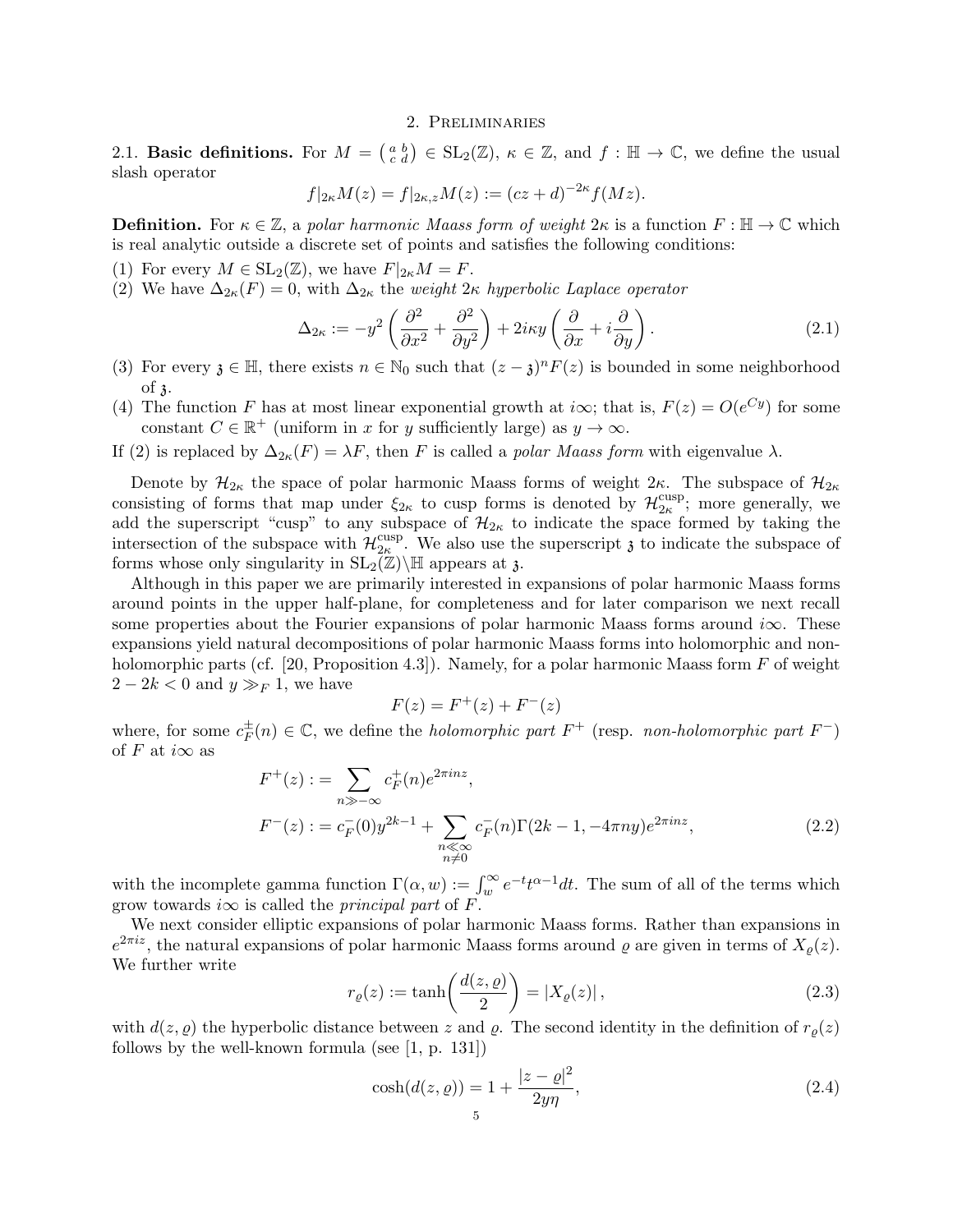where throughout the paper  $\eta := \text{Im}(\rho)$ . From (2.4), for  $M \in SL_2(\mathbb{Z})$  one also immediately obtains the invariance

$$
d(Mz, M\varrho) = d(z, \varrho). \tag{2.5}
$$

For  $0 \leq Z < 1$  and  $a \in \mathbb{N}$  and  $b \in \mathbb{Z}$ , we also require the function

$$
\beta_0 (Z; a, b) := \beta (Z; a, b) - C_{a,b} \tag{2.6}
$$

where

$$
\beta(Z;a,b) := \int_0^Z t^{a-1} (1-t)^{b-1} dt
$$

is the incomplete beta function and

$$
\mathcal{C}_{a,b} := \sum_{\substack{0 \le j \le a-1 \\ j \ne -b}} \binom{a-1}{j} \frac{(-1)^j}{j+b}.\tag{2.7}
$$

Note that by [23, 8.17.7], we have

$$
\beta(Z;a,b) = \frac{Z^a}{a} {}_2F_1(a,1-b;a+1;Z),\tag{2.8}
$$

where  ${}_2F_1$  is the *Gauss hypergeometric function* defined by

$$
{}_2F_1(a,b;c;Z) := \sum_{n=0}^{\infty} \frac{(a)_n(b)_n}{(c)_n} \frac{Z^n}{n!}
$$

with  $(a)_n := a(a+1)\cdots(a+n-1)$ . We often use the fact that

$$
{}_2F_1(a,0;c;Z) = {}_2F_1(0,b;c;Z) = 1.
$$
\n(2.9)

We also require the *Euler transformation* (see 15.8.1 of [23])

$$
{}_2F_1(a,b;c;Z) = (1-Z)^{c-a-b} {}_2F_1(c-a,c-b;c;Z). \tag{2.10}
$$

The modified incomplete  $\beta$ -function  $\beta_0$  may also be written in special cases as a hypergeometric function, as can be seen by a direct calculation.

**Lemma 2.1.** Assume that  $0 \leq Z < 1$ ,  $a \in \mathbb{N}$ , and  $b \in \mathbb{Z}$ .

(1) We have

$$
\beta_0(Z;a,b) = \sum_{\substack{0 \le j \le a-1 \\ j \ne -b}} \binom{a-1}{j} \frac{(-1)^{j+1}}{j+b} (1-Z)^{j+b} + \delta_{1-a \le b \le 0} \binom{a-1}{-b} (-1)^{b+1} \log(1-Z).
$$

Here and throughout we use the notation  $\delta_S = 1$  if some property S is true and 0 otherwise. (2) If  $b > 0$ , then

$$
\beta_0(Z;a,b) = -\frac{1}{b}(1-Z)^b{}_2F_1(b,1-a;1+b;1-Z) = -\beta(1-Z;b,a).
$$

We have the following elliptic expansion of weight  $2 - 2k$  harmonic functions, whose proof is deferred to Section 3.

**Proposition 2.2.** Suppose that  $k \in \mathbb{N}$  and  $\varrho \in \mathbb{H}$ .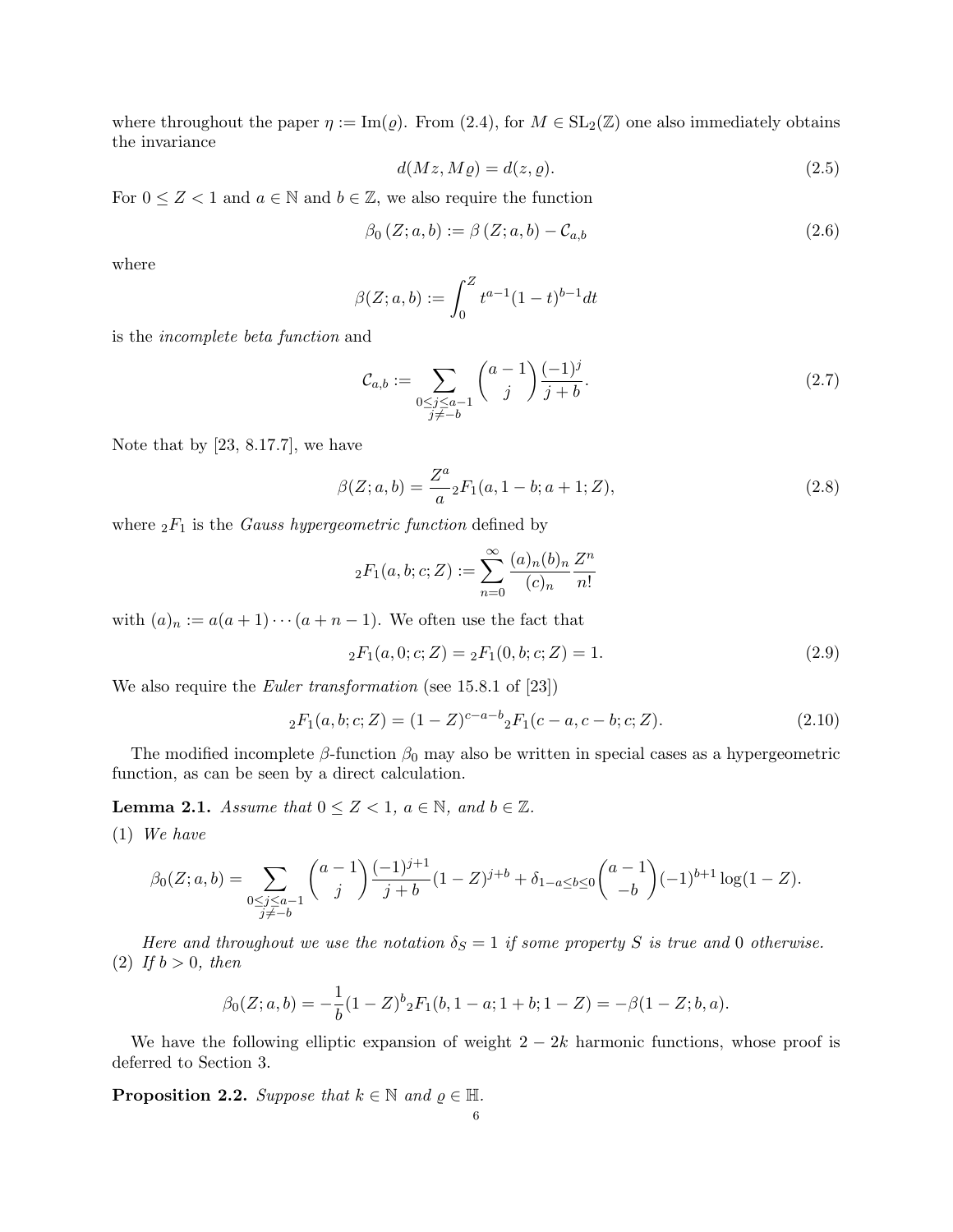(1) If F satisfies  $\Delta_{2-2k}(F) = 0$  and for some  $n_0 \in \mathbb{N}$  the function  $r_\varrho^{n_0}(z)F(z)$  is bounded in some neighborhood N around  $\rho$ , then there exist  $c_{F,\rho}^{\pm}(n) \in \mathbb{C}$ , such that for  $z \in \mathcal{N}$  and  $n_k :=$  $\min(2k-2, n_0)$ , we have

$$
F(z) = (z - \overline{\varrho})^{2k-2} \left( \sum_{n \ge -n_0} c_{F,\varrho}^+(n) X_{\varrho}^n(z) + \sum_{n=0}^{n_k} c_{F,\varrho}^-(n) \beta \left(1 - r_{\varrho}^2(z); 2k - 1, -n\right) X_{\varrho}^n(z) + \sum_{\substack{n \le n_0 \\ n \notin [0, n_k]}} c_{F,\varrho}^-(n) \beta_0 \left(1 - r_{\varrho}^2(z); 2k - 1, -n\right) X_{\varrho}^n(z) \right). \tag{2.11}
$$

(2) If  $F \in \mathcal{H}_{2-2k}$ , then the sum in (2.11) only runs over those n which satisfy  $n \equiv k-1 \pmod{\omega_{\varrho}}$ . If  $F \in \mathcal{H}_{2-2k}^{\text{cusp}}$ , then the second sum is empty and the third sum only runs over  $n < 0$ .

Remark. Instead of the expansion given in (2.11), one could rewrite the second sum in the shape of the third to get a seemingly more uniform expansion. However, it is natural to split off these terms because they have logarithmic singularities. They are also special, as we shall see in Proposition 2.3, in that they are annihilated neither by  $\xi_{2-2k}$  nor  $D^{2k-1}$ . Thus, they may be viewed in a sense both as both meromorphic and non-meromorphic parts. This emulates the constant term of the non-holomorphic part (2.2) of the expansion at i $\infty$ , which is a constant multiple of  $y^{2k-1}$ , is annihilated by neither operator, and also exhibits a logarithmic singularity.

For F annihilated by  $\Delta_{2-2k}$  (with  $k \in \mathbb{N}$ ), we define the meromorphic part of the elliptic expansion  $(2.11)$  around  $\rho$  by

$$
F_{\varrho}^{+}(z) := (z - \overline{\varrho})^{2k-2} \sum_{n \ge -n_0} c_{F,\varrho}^{+}(n) X_{\varrho}^{n}(z)
$$

and its non-meromorphic part by

$$
F_{\varrho}^{-}(z) := (z - \overline{\varrho})^{2k-2} \sum_{n=0}^{n_k} c_{F,\varrho}^{-}(n) \beta \left(1 - r_{\varrho}^{2}(z); 2k - 1, -n\right) X_{\varrho}^{n}(z) + (z - \overline{\varrho})^{2k-2} \sum_{\substack{n \le n_0 \\ n \notin [0, n_k]}} c_{F,\varrho}^{-}(n) \beta_0 \left(1 - r_{\varrho}^{2}(z); 2k - 1, -n\right) X_{\varrho}^{n}(z).
$$

The next proposition, proven in Section 3, explicitly gives the elliptic expansion under the action of the operators  $\xi_{2-2k}$  and  $D^{2k-1}$ .

**Proposition 2.3.** For  $k \in \mathbb{N}$  and  $F : \mathbb{H} \to \mathbb{C}$  satisfying  $\Delta_{2-2k}(F) = 0$ , we have

$$
\xi_{2-2k}(F(z)) = (4\eta)^{2k-1}(z-\overline{\varrho})^{-2k} \sum_{n \le n_0} \overline{c_{F,\varrho}^-(n)} X_{\varrho}^{-n-1}(z),
$$
  

$$
D^{2k-1}(F(z)) = \left(\frac{\eta}{\pi}\right)^{2k-1} (z-\overline{\varrho})^{-2k} \sum_{n \ge -n_0} b_{F,\varrho}(n) X_{\varrho}^{n+1-2k}(z)
$$

and

$$
b_{F,\varrho}(n):=\begin{cases} -\frac{(-n+2k-2)!}{(-n-1)!}c^+_{F,\varrho}(n) & \text{ if } n<0,\\ -(2k-2)!c^-_{F,\varrho}(n) & \text{ if } 0\leq n\leq n_k,\\ \frac{n!}{(n+1-2k)!}c^+_{F,\varrho}(n) & \text{ if } n\geq 2k-1.\\ 7 & \end{cases}
$$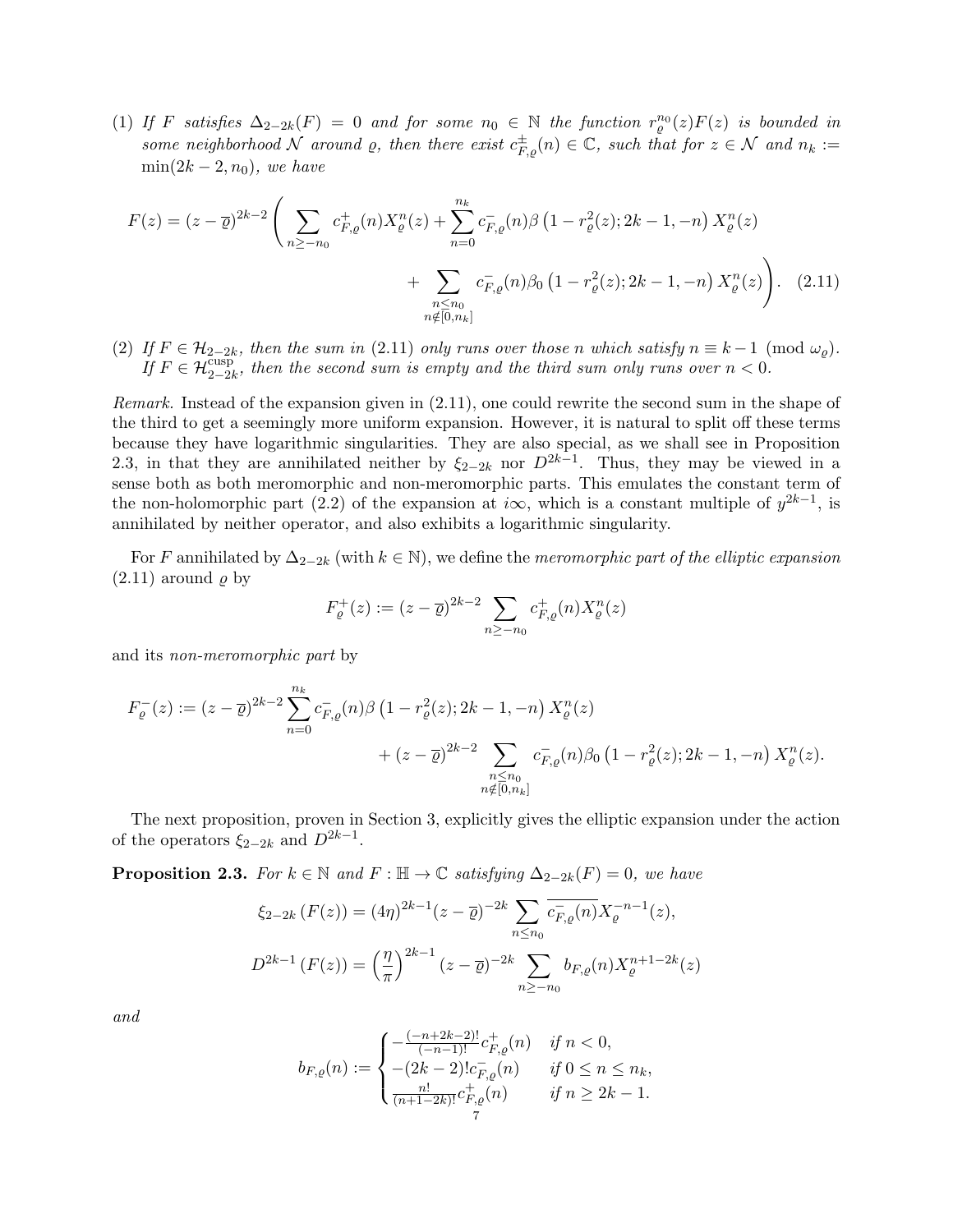In addition to the operators  $\xi_{2\kappa}$  and  $D^{2k-1}$  given in (1.3), we require the classical Maass raising and lowering operators:

$$
R_{2\kappa} := 2i\frac{\partial}{\partial z} + \frac{2\kappa}{y}
$$
 and  $L := -2iy^2\frac{\partial}{\partial \overline{z}}$ .

The raising operator (resp. lowering operator) increases (resp. decreases) the weight by 2. Moreover

$$
-\Delta_{\kappa} = L \circ R_{\kappa} + \kappa = R_{\kappa - 2} \circ L. \tag{2.12}
$$

We also require iterated raising

$$
R_{\kappa}^n := R_{\kappa+2(n-1)} \circ \cdots \circ R_{\kappa+2} \circ R_{\kappa}.
$$

For  $k \in \mathbb{N}$ , the raising operator and  $D^{2k-1}$  are related by *Bol's identity* 

$$
D^{2k-1} = (-4\pi)^{1-2k} R_{2-2k}^{2k-1}.
$$
\n(2.13)

2.2. Work of Fay. In this section we recall work of Fay [16] and rewrite some of his statements in the notation used in this paper. Fay considered functions  $g : \mathbb{H} \to \mathbb{C}$  transforming for  $M = \begin{pmatrix} a & b \\ c & d \end{pmatrix} \in$  $SL_2(\mathbb{Z})$  as

$$
g(Mz) = \left(\frac{cz+d}{c\overline{z}+d}\right)^{\kappa} g(z).
$$

Then  $f(z) := y^{-\kappa} g(z)$  transforms as

$$
f(Mz) = (cz+d)^{2\kappa} f(z).
$$

Define the operator

$$
\mathcal{D}_{\kappa} := y^2 \left( \frac{\partial^2}{\partial x^2} + \frac{\partial^2}{\partial y^2} \right) - 2i\kappa y \frac{\partial}{\partial x}.
$$

By [16, page 144], for  $M = \begin{pmatrix} a & b \\ c & d \end{pmatrix} \in SL_2(\mathbb{R})$ , we have

$$
\mathcal{D}_{\kappa}\left(\left(\frac{c\overline{z}+d}{cz+d}\right)^{\kappa}g(Mz)\right)=\left(\frac{c\overline{z}+d}{cz+d}\right)^{\kappa}\left[\mathcal{D}_{\kappa}\left(g(w)\right)\right]_{w=Mz}.
$$

Let  $\mathcal{F}_{\kappa,s}$  denote the space of  $g : \mathbb{H} \to \mathbb{C}$  satisfying the following conditions:

(1)  $g(Mz) = \left(\frac{cz+d}{c\overline{z}+d}\right)$  $\frac{cz+d}{c\overline{z}+d}$ <sup>k</sup> $g(z);$ (2)  $\mathcal{D}_{\kappa}(g) = s(s-1)g;$ 

(3) g has at most finitely many singularities of finite order in  $SL_2(\mathbb{Z})\backslash\overline{\mathbb{H}}$ , where  $\overline{\mathbb{H}} := \mathbb{H}\cup\mathbb{Q}\cup\{i\infty\}.$ 

Functions in  $\mathcal{F}_{\kappa,s}$  are closely related to polar Maass forms. In order to study the relationship between  $\mathcal{D}_{\kappa}$  acting on Fay's functions and  $\Delta_{2\kappa}$  acting on polar Maass forms, we require the following variants of the Maass raising and lowering operators (see [16, (3)]),

$$
\mathcal{K}_{\kappa} = \mathcal{K}_{\kappa,z} := 2iy\frac{\partial}{\partial z} + \kappa, \qquad \qquad \mathcal{L}_{\kappa} = \mathcal{L}_{\kappa,z} := -2iy\frac{\partial}{\partial \overline{z}} - \kappa.
$$

Note that  $\mathcal{K}_{\kappa}$  sends  $\mathcal{F}_{\kappa,s}$  to  $\mathcal{F}_{\kappa+1,s}$  and  $\mathcal{L}_{\kappa}$  sends  $\mathcal{F}_{\kappa,s}$  to  $\mathcal{F}_{\kappa-1,s}$ . Moreover (see [16, (7)])

$$
\mathcal{D}_{\kappa} = \mathcal{L}_{\kappa+1} \circ \mathcal{K}_{\kappa} + \kappa (1 + \kappa) = \mathcal{K}_{\kappa-1} \circ \mathcal{L}_{\kappa} + \kappa (\kappa - 1). \tag{2.14}
$$

We also require iterated raising and lowering

$$
\mathcal{K}_{\kappa}^n := \mathcal{K}_{\kappa+n-1} \circ \cdots \circ \mathcal{K}_{\kappa+1} \circ \mathcal{K}_{\kappa}, \ \mathcal{L}_{\kappa}^n := \mathcal{L}_{\kappa+n-1} \circ \cdots \circ \mathcal{L}_{\kappa+1} \circ \mathcal{L}_{\kappa}.
$$

We next translate these operators into the notation used in this paper and compare eigenfunctions under these operators.

### Proposition 2.4.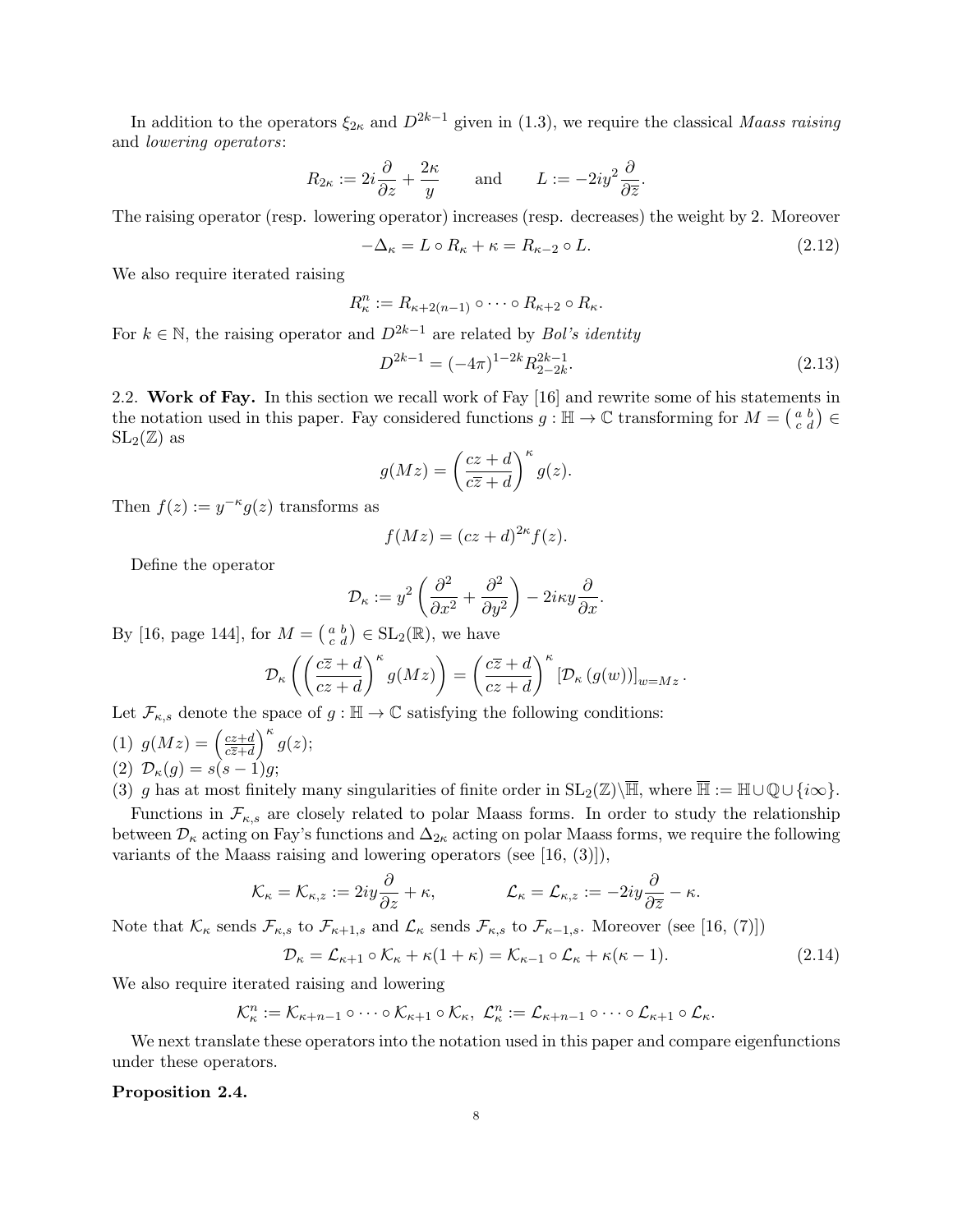(1) For  $n \in \mathbb{N}_0$ , we have

$$
\mathcal{K}_{\kappa}^{n}\left(g(z)\right) = y^{\kappa+n} R_{2\kappa}^{n}\left(f(z)\right),\tag{2.15}
$$

$$
\mathcal{L}_{\kappa}^{n}(g(z)) = y^{\kappa - n} L^{n}(f(z)), \qquad (2.16)
$$

$$
\mathcal{D}_{\kappa}(g(z)) = -y^{\kappa} \left(\Delta_{2\kappa} + \kappa(1-\kappa)\right) f(z). \tag{2.17}
$$

If  $g \in \mathcal{F}_{\kappa,s}$ , then

$$
\Delta_{2\kappa}(f) = (s - \kappa)(1 - s - \kappa)f. \tag{2.18}
$$

In particular, f is harmonic if and only if  $g \in \mathcal{F}_{\kappa,\kappa}$  or  $g \in \mathcal{F}_{\kappa,1-\kappa}$ .

(2) The function  $g \in \mathcal{F}_{\kappa,s}$  if and only if the function f is a polar Maass form of weight  $2\kappa$  with eigenvalue  $(s - \kappa)(1 - s - \kappa)$ . In particular if  $g \in \mathcal{F}_{\kappa,\kappa}$  or  $g \in \mathcal{F}_{\kappa,1-\kappa}$  and grows at most like  $y^{\kappa}$ for  $y \to \infty$ , then  $f \in \mathcal{H}_{2\kappa}$ .

Proof. (1) Firstly it is not hard to see that

$$
\mathcal{K}_{\kappa}(g(z)) = y^{\kappa+1} R_{2\kappa}(f(z)).\tag{2.19}
$$

Iterating (2.19) yields (2.15). Similarly, to prove (2.16), one first shows that

$$
\mathcal{L}_{\kappa}(g(z)) = y^{\kappa - 1} L(f(z)). \tag{2.20}
$$

One then obtains (2.16) inductively. The eigenfunction property (2.17) then follows using (2.14),  $(2.20), (2.19), \text{ and } (2.12).$  To prove  $(2.18), \text{ suppose that } g \in \mathcal{F}_{\kappa,s}$ . Then, by  $(2.17), \text{ we have}$ 

$$
0 = \mathcal{D}_{\kappa}(g(z)) - s(s-1)g(z) = -y^{\kappa} \Delta_{2\kappa}(f(z)) - \kappa(1-\kappa)y^{\kappa}f(z) - s(s-1)y^{\kappa}f(z).
$$

(2) Part (1) implies that the eigenfunction properties of f and g are equivalent. Comparing the singularities of both functions then yields the claim.

Fay then considered a natural family of functions which behave well under his differential operators when multiplied by  $e^{in\theta_3(z)}$  with  $\theta_3(z) \in \mathbb{R}$  satisfying  $X_3(z) = r_3(z)e^{i\theta_3(z)}$ . For  $s \in \mathbb{C}$ ,  $\kappa \in \mathbb{R}$ , and  $z, \mathfrak{z} \in \mathbb{H}$ , these are given by (see [16, p. 147], slightly modified)

$$
\mathcal{P}_{s,\kappa}^n(z,\mathfrak{z}) := \widehat{\mathcal{P}}_{s,\kappa}^n(r_\mathfrak{z}(z)) \quad \text{and} \quad \mathcal{Q}_{s,\kappa}^n(z,\mathfrak{z}) := \widehat{\mathcal{Q}}_{s,\kappa}^n(r_\mathfrak{z}(z)),
$$

with

$$
\hat{\mathcal{P}}_{s,\kappa}^{n}(r) := r^{|n|} (1 - r^{2})^{s} {}_{2}F_{1} \left(s - \operatorname{sgn}^{*}(n)\kappa, s + \operatorname{sgn}^{*}(n)\kappa + |n|; 1 + |n|; r^{2}\right), \tag{2.21}
$$
\n
$$
\hat{\mathcal{Q}}_{s,\kappa}^{n}(r) := -\frac{\Gamma(s - \operatorname{sgn}^{*}(n)\kappa)\Gamma(s + \operatorname{sgn}^{*}(n)\kappa + |n|)}{4\pi \Gamma(2s)} r^{-|n|} (1 - r^{2})^{s}
$$
\n
$$
\times {}_{2}F_{1} \left(s + \operatorname{sgn}^{*}(n)\kappa, s - \operatorname{sgn}^{*}(n)\kappa - |n|; 2s; 1 - r^{2}\right), \tag{2.22}
$$

where for  $n \in \mathbb{Z}$  we set  $sgn^*(n) := sgn(n + 1/2)$ .

These functions are meromorphic in s with at most simple poles at  $s \in \pm \kappa - \mathbb{N}_0$  and satisfy certain useful relations. Directly from the definitions (2.21) and (2.22), one obtains

 $\mathcal{P}^n_{s,\kappa}(z,\mathfrak{z}) = \mathcal{P}^{-n}_{s,-\kappa}(z,\mathfrak{z}), \quad \mathcal{Q}^n_{s,\kappa}(z,\mathfrak{z}) = \mathcal{Q}^{-n}_{s,-\kappa}(z,\mathfrak{z}).$ 

Moreover, for  $t \in \mathbb{R}$  we have

 $\mathcal{P}^n_{t,\kappa}(z,\mathfrak{z}),\ \mathcal{Q}^n_{t,\kappa}(z,\mathfrak{z})\ \in\ \mathbb{R}.$ 

The special values of P and Q in the cases  $s = \kappa$  and  $s = 1 - \kappa$  play an important role in our investigation. To describe these, we set

$$
a_n = a_{\kappa,n} := \frac{(-4)^{\kappa - 1}}{\pi} \begin{cases} n! & \text{if } n \ge 0, \\ \frac{\Gamma(1 - 2\kappa - n)}{\Gamma(1 - 2\kappa)} & \text{if } n < 0. \end{cases}
$$
 (2.23)

In the next section, we prove the following lemma.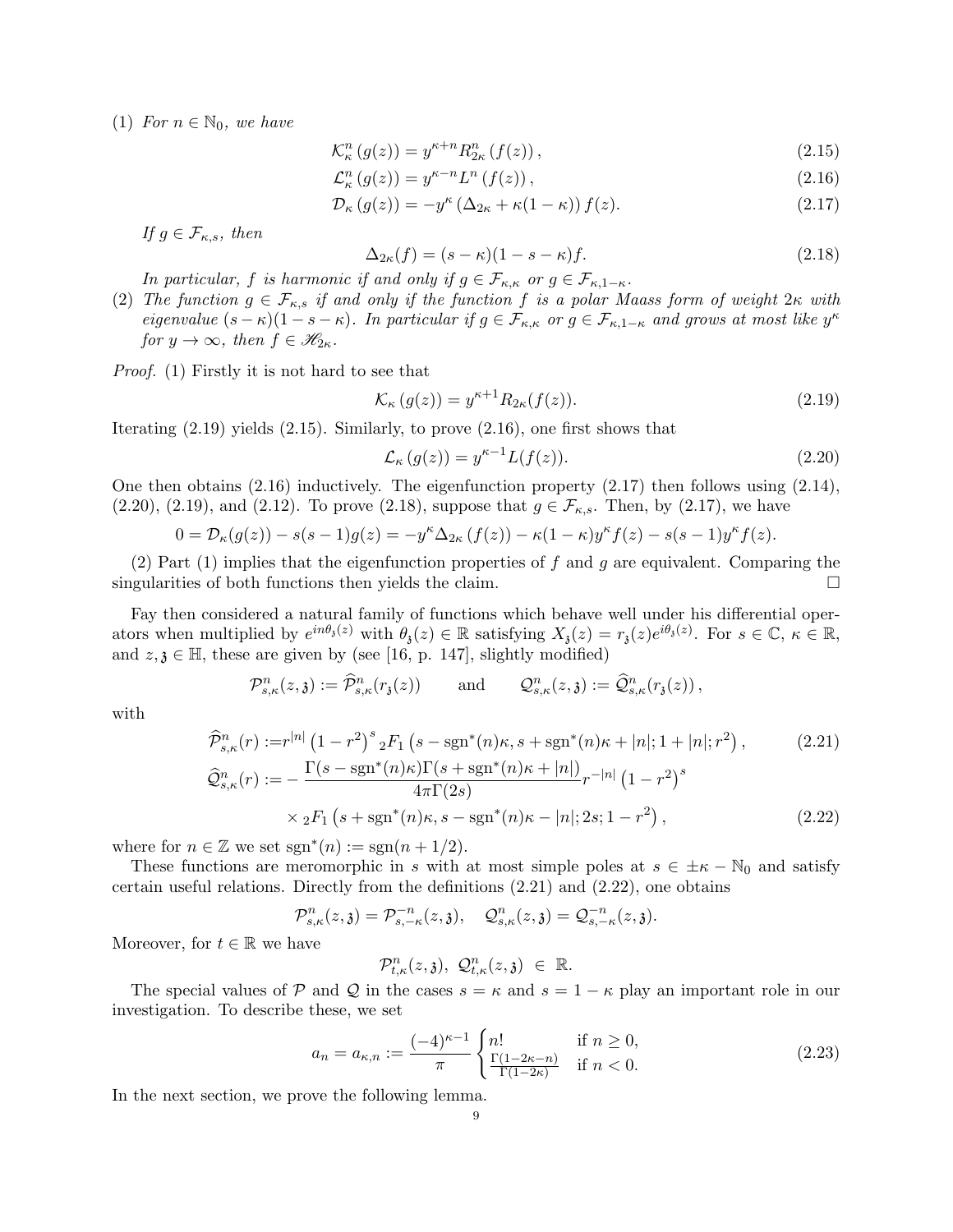**Lemma 2.5.** (1) For  $\kappa \in -\mathbb{N}_0$ , we have

$$
y^{-\kappa} \left(\frac{z-\overline{3}}{\overline{3}-\overline{z}}\right)^{-\kappa} \mathcal{P}_{1-\kappa,\kappa}^n(z,\overline{3}) e^{in\theta_3(z)} = \frac{(-4y)^{\kappa}}{(z-\overline{3})^{2\kappa}} X_j^n(z) \begin{cases} 1 & \text{if } n \ge 0, \\ n\beta_0 \left(1 - r_\delta^2(z); 1 - 2\kappa, -n\right) & \text{if } n < 0, \end{cases}
$$
\n(2.24)

$$
y^{-\kappa} \left(\frac{z-\overline{3}}{\overline{3}-\overline{z}}\right)^{-\kappa} \mathcal{Q}_{1-\kappa,\kappa}^n(z,\overline{3}) e^{in\theta_3(z)} = \frac{a_n y^{\kappa}}{(z-\overline{3})^{2\kappa}} \beta \left(1 - r_\mathfrak{z}^2(z); 1 - 2\kappa, -n\right) X_\mathfrak{z}^n(z). \tag{2.25}
$$

(2) For  $\kappa \in \mathbb{N}$  and  $n \in -\mathbb{N}$ , we have

$$
y^{-\kappa} \left(\frac{z-\overline{3}}{\overline{3}-\overline{z}}\right)^{-\kappa} \mathcal{Q}_{\kappa,\kappa}^n(z,\overline{3}) e^{in\theta_3(z)} = -\frac{(-n-1)!}{4\pi} \frac{(-4\overline{y})^\kappa}{(z-\overline{3})^{2\kappa}} X_3^n(z). \tag{2.26}
$$

(3) For  $\kappa \in \mathbb{N}$  and  $n \in \mathbb{N}_0$ , we have

$$
\lim_{s \to \kappa} \frac{y^{-\kappa}}{\Gamma(s-\kappa)} \left(\frac{z-\overline{3}}{\overline{3}-\overline{z}}\right)^{-\kappa} \mathcal{Q}_{s,\kappa}^n(z,\mathfrak{z}) e^{in\theta_{\mathfrak{z}}(z)} = -\frac{(2\kappa+n-1)!}{4\pi(2\kappa-1)!} \frac{(-4y)^{\kappa}}{(z-\overline{3})^{2\kappa}} X_{\mathfrak{z}}^n(z). \tag{2.27}
$$

We next define certain Poincaré series considered by Fay. For this, we set (see [16,  $(44)$ ], slightly modified)

$$
\mathcal{G}_{s,\kappa}^{m,n}(z,\mathfrak{z}) := c_{s,\kappa}^{m,n} y^{\kappa+n} \sum_{M \in \text{SL}_2(\mathbb{Z})} g_{s,\kappa}^{m,n}(z,\mathfrak{z}) \big|_{2\kappa+2n,z} M \tag{2.28}
$$

with

$$
c_{s,\kappa}^{m,n} := (-1)^n \begin{cases} 1 & \text{if } mn \ge 0, \\ \frac{\Gamma(s + \text{sgn}^*(n)\kappa + \ell)\Gamma(s - \text{sgn}^*(n)\kappa)}{\Gamma(s + \text{sgn}^*(n)\kappa)\Gamma(s - \text{sgn}^*(n)\kappa - \ell)} & \text{if } mn < 0, \end{cases}
$$
(2.29)

where  $\ell := \min(|m|, |n|)$  and

$$
g_{s,\kappa}^{m,n}(z,\mathfrak{z}) := y^{-\kappa-n} \left(\frac{\mathfrak{z}-\overline{z}}{z-\overline{\mathfrak{z}}}\right)^{\kappa+n} \mathcal{Q}_{s,\kappa+n}^{-m-n}(z,\mathfrak{z}) e^{-i(m+n)\theta_{\mathfrak{z}}(z)}.
$$
 (2.30)

Remarks.

- (1) Note that if  $c_{s,\kappa_2}^{m_2,n_2} = 0$ , then we multiply both sides of (2.28) by an appropriate factor to cancel the simple poles occurring in the  $\Gamma$ -factors and then take the limit, as in Lemma 2.5 (3).
- (2) The functions  $\mathcal{G}^{m,n}_{s,\kappa}$  satisfy the symmetry relations

$$
\mathcal{G}_{s,\kappa_1}^{m_1,n_1} = \frac{c_{s,\kappa_1}^{m_1,n_1}}{c_{s,\kappa_2}^{m_2,n_2}} \mathcal{G}_{s,\kappa_2}^{m_2,n_2} \qquad \text{if } \kappa_1+n_1 = \kappa_2+n_2 \text{ and } m_1+n_1 = m_2+n_2,\tag{2.31}
$$

$$
\overline{\mathcal{G}_{s,\kappa_1}^{m_1,n_1}} = \frac{c_{\overline{s},\kappa_1}^{m_1,n_1}}{c_{\overline{s},\kappa_2}^{m_2,n_2}} \mathcal{G}_{\overline{s},\kappa_2}^{m_2,n_2} \qquad \text{if } \kappa_1 + n_1 = -\kappa_2 - n_2 \text{ and } m_1 + n_1 = -m_2 - n_2. \tag{2.32}
$$

Fay related these functions to the resolvent kernel  $\mathcal{G}_{s,\kappa} := \mathcal{G}_{s,\kappa}^{0,0}$ .

**Theorem 2.6.** (Fay [16, Theorem 2.1]) For  $\text{Re}(s) > 1, \mathfrak{z} \mapsto \mathcal{G}^{m,n}_{s,\kappa}(z,\mathfrak{z}) \in \mathcal{F}_{-\kappa+m,s}$  and  $z \mapsto$  $\mathcal{G}_{s,\kappa}^{m,n}(z,\mathfrak{z}) \in \mathcal{F}_{\kappa+n,s}$ . We have, for  $m,n \in \mathbb{N}_0$ ,

$$
\mathcal{G}^{m,n}_{s,\kappa}(z,\mathfrak{z})=\mathcal{K}^m_{-\kappa,\mathfrak{z}}\circ \mathcal{K}^n_{\kappa,z}\left(\mathcal{G}_{s,\kappa}(z,\mathfrak{z})\right).
$$

If m or  $n < 0$ , then we replace  $\mathcal{K}^j_{\ell,w}$  by  $\mathcal{L}^{-j}_{\ell,w}$ .

Fay also considered elliptic expansions of functions in  $\mathcal{F}_{\kappa,s}$ .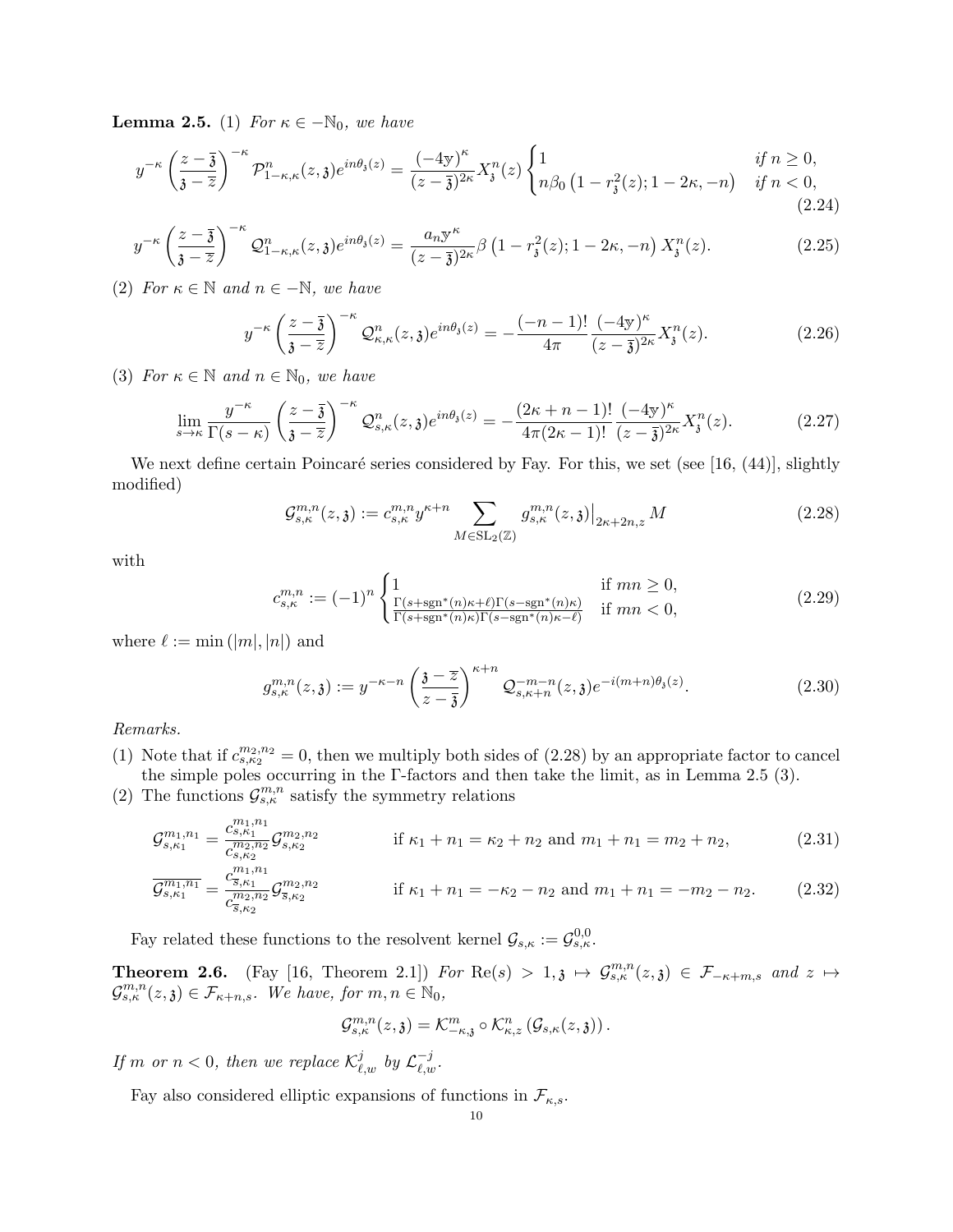**Proposition 2.7.** (Fay [16, Theorem 1.1]) If  $\mathcal{D}_{\kappa}(g) = s(s-1)g$  in some annulus  $A : r_1 < d(z, \varrho)$  $r_2$  around  $\rho \in \mathbb{H}$ , then g has an elliptic expansion of the shape

$$
g(z) = \left(\frac{z-\overline{\varrho}}{\varrho-\overline{z}}\right)^{-\kappa} \sum_{n\in\mathbb{Z}} \left(c_{\varrho}(n)\mathcal{P}_{s,\kappa}^n(z,\varrho) + d_{\varrho}(n)\mathcal{Q}_{s,\kappa}^n(z,\varrho)\right) e^{in\theta_{\varrho}(z)}.
$$

The proof of Proposition 2.2, which we give in the next section, mostly relies on rewriting Fay's functions  $\mathcal{P}_{s,\kappa}^n$  and  $\mathcal{Q}_{s,\kappa}^n$ .

### 3. Special functions and elliptic expansions

To prove Proposition 2.2 we write the elliptic expansion in terms of Fay's, which is done in Lemma 2.5 (1).

*Proof of Lemma 2.5.* (1) Throughout, we use the fact that, with  $r := r_1(z)$ , we have

$$
y^{-\kappa} \left(\frac{z-\overline{\mathfrak{z}}}{\mathfrak{z}-\overline{z}}\right)^{-\kappa} \left(1-r^2\right)^{\kappa} = (-4\mathfrak{y})^{\kappa} (z-\overline{\mathfrak{z}})^{-2\kappa}.\tag{3.1}
$$

For  $n \geq 0$ , equation (2.24) follows from the definition, using (2.10), (2.9), and (3.1). If  $n < 0$  then, using (2.10), (3.1), and abbreviating  $X := X_{\mathfrak{z}}(z) = re^{i\theta}$  with  $\theta := \theta_{\mathfrak{z}}(z)$ , the left-hand side of (2.24) equals

$$
(-4y)^{\kappa} X^{n}(z-\overline{\mathfrak{z}})^{-2\kappa} r^{-2n} {}_{2}F_{1}(-n, 2\kappa; 1-n; r^{2}).
$$

Since  $2\kappa \leq 0$  and  $-n > 0$ , the claim follows from Lemma 2.1 (2).

We next prove (2.25). The claim for  $n \geq 0$  follows from the definition using (2.10), (2.8), and (3.1). For  $n < 0$ , the claim follows by  $(2.8)$  and  $(3.1)$ .

(2) From the definition of  $\mathcal{Q}_{s,\kappa}^n(z,\mathfrak{z})$ , the left-hand side of (2.26) equals

$$
-\frac{\Gamma(2\kappa)\Gamma(-n)}{4\pi\Gamma(2\kappa)}y^{-\kappa}\left(\frac{z-\overline{3}}{\overline{3}-\overline{z}}\right)^{-\kappa}r^{n}\left(1-r^{2}\right)^{\kappa}{}_{2}F_{1}\left(0,2\kappa+n;2\kappa;1-r^{2}\right)e^{in\theta}.
$$

Once again using  $re^{i\theta} = X$  and (2.9), we obtain

$$
-\frac{(-n-1)!}{4\pi}y^{-\kappa}\left(\frac{z-\overline{3}}{\overline{3}-\overline{z}}\right)^{-\kappa}X^{n}\left(1-r^{2}\right)^{\kappa}.
$$

By (3.1), we then obtain the claim.

(3) The left-hand side of (2.27) equals

$$
-\lim_{s\to\kappa}\frac{\Gamma(s-\kappa)\Gamma(s+\kappa+n)}{\Gamma(s-\kappa)4\pi\Gamma(2s)}y^{-\kappa}\left(\frac{z-\overline{\mathfrak{z}}}{\mathfrak{z}-\overline{z}}\right)^{-\kappa}r^{-n}\left(1-r^2\right)^{s}{}_2F_1\left(s+\kappa,s-\kappa-n;2s;1-r^2\right)e^{in\theta}.
$$

Canceling  $\Gamma(s-\kappa)$ , using  $X=re^{i\theta}$ , taking the limit, employing (3.1), and plugging in the definition of the  $_2F_1$ , we obtain

$$
-\frac{\Gamma(2\kappa+n)(-4\mathbf{y})^{\kappa}}{4\pi\Gamma(2\kappa)}(z-\bar{\mathbf{3}})^{-2\kappa}\frac{X^{n}}{r^{2n}}{}_{2}F_{1}(2\kappa,-n;2\kappa;1-r^{2}).
$$
\n(3.2)

We obtain the desired identity by using 15.4.6 of [23] to evaluate

$$
{}_2F_1(2\kappa, -n; 2\kappa; 1-r^2) = r^{2n}.
$$

 $\Box$ 

We next combine Lemma 2.5 (1) with Fay's elliptic expansion in Proposition 2.7 to obtain Proposition 2.2.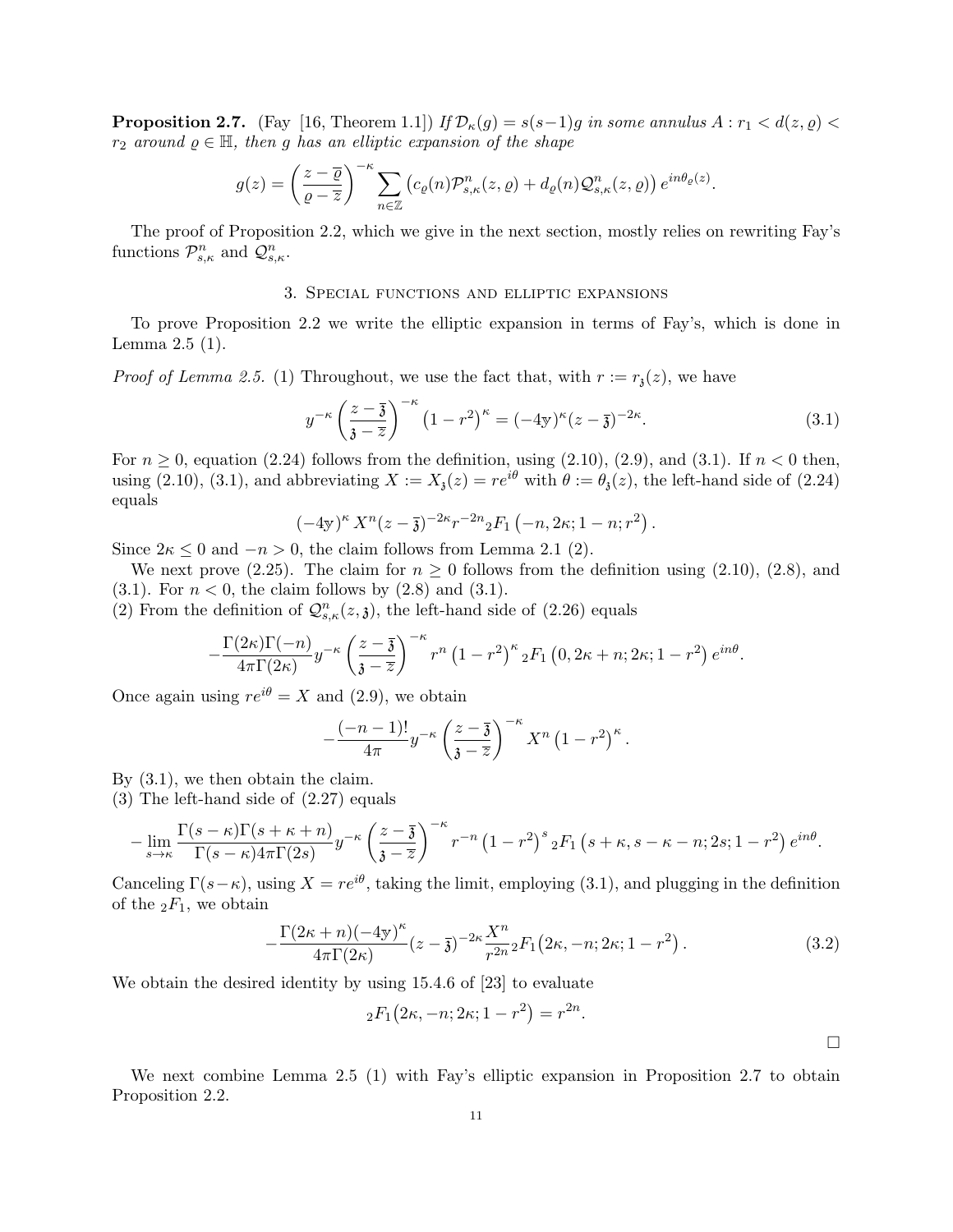*Proof of Proposition 2.2.* With  $G(z) := y^{\kappa} F(z)$ , we have, by (2.17),

$$
\mathcal{D}_{\kappa}(G(z)) = -y^{\kappa} \Delta_{2\kappa}(F(z)) - \kappa(1-\kappa)G(z) = \kappa(\kappa-1)G(z)
$$

since  $\Delta_{2\kappa}(F) = 0$  by assumption. Thus, by Proposition 2.7 with  $s = 1 - \kappa$ ,

$$
G(z) = \left(\frac{z-\overline{\varrho}}{\varrho-\overline{z}}\right)^{-\kappa} \sum_{n\in\mathbb{Z}} \left(c_{\varrho}(n)\right) \mathcal{P}_{1-\kappa,\kappa}^{n}(z,\varrho) + d_{\varrho}(n) \mathcal{Q}_{1-\kappa,\kappa}^{n}(z,\varrho)\right) e^{in\theta_{\varrho}(z)}.
$$

By Lemma  $2.5(1)$  and  $(2.6)$ , this gives

$$
F(z) = (z - \overline{\varrho})^{-2\kappa} \sum_{n \in \mathbb{Z}} \alpha_{\varrho}(n) X_{\varrho}^n(z) + (z - \overline{\varrho})^{-2\kappa} \sum_{n \in \mathbb{Z}} \gamma_{\varrho}(n) \beta_0 \left(1 - r_{\varrho}^2(z); 1 - 2\kappa, -n\right) X_{\varrho}^n(z).
$$

for some constants  $\alpha_{\varrho}(n), \gamma_{\varrho}(n) \in \mathbb{C}$ . Rewriting yields the expansion (2.11) up to the restrictions on *n* in each of the sums. It thus remains to show that  $c_{F,g}^+(n) = 0$  for  $n < -n_0$  and  $c_{F,g}^-(n) = 0$ for  $n > n_0$ . To do so, we investigate the asymptotic growth of each term in the sum as  $z \to \varrho$ . We repeatedly use the fact that, as  $z \to \varrho$ ,  $X_{\varrho}(z) \sim_{\eta} z - \varrho$ , where by  $G_1(z, \varrho) \sim_{\eta} G_2(z, \varrho)$  we mean that there is a constant  $C_\eta \neq 0$  depending only on  $\eta$  such that  $\lim_{z \to \varrho} \frac{G_1(z,\varrho)}{C_\eta G_2(z,\varrho)} = 1$ . This gives that  $n \geq -n_0$  for the first summand in (2.11).

Moreover, by Lemma 2.1,

$$
\beta_0 \left( 1 - r^2; 1 - 2\kappa, -n \right) = \sum_{\substack{0 \le j \le -2\kappa \\ j \ne n}} {\binom{-2\kappa}{j}} \frac{(-1)^{j+1}}{j-n} r^{2(j-n)} + 2 \delta_{0 \le n \le -2\kappa} {\binom{-2\kappa}{n}} (-1)^{n+1} \log(r).
$$

Thus, again using  $X_{\varrho}^{n}(z) \sim_{\eta} (z - \varrho)^{n}$ , we have, as  $z \to \varrho$ ,

$$
\beta_0 \left( 1 - r_\varrho^2(z); 1 - 2\kappa, -n \right) X_\varrho^n(z) \sim_\eta r_\varrho^{-2n}(z) X_\varrho^n(z) + \delta_{0 \le n \le -2\kappa} \log \left( r_\varrho(z) \right) X_\varrho^n(z) \sim_\eta (z - \varrho)^{-n} + \delta_{0 \le n \le -2\kappa} (z - \varrho)^n \log(z - \varrho).
$$
\n(3.3)

Furthermore, for  $0 < n < n_{\kappa}$ , since  $X_{\varrho}^{n}(z) \to 0$  as  $z \to \varrho$ , the asymptotic in (3.3) implies that we also have

$$
\beta \left( 1 - r_{\varrho}^{2}(z); 1 - 2\kappa, -n \right) X_{\varrho}^{n}(z) = \beta_{0} (1 - r_{\varrho}^{2}(z); 1 - 2\kappa, -n) X_{\varrho}^{n}(z) + C_{1 - 2\kappa, -n} X_{\varrho}^{n}(z) \sim_{\eta} (z - \varrho)^{-n}.
$$

This gives the claimed bounds for  $n \neq 0$ . Finally the  $n = 0$  term behaves like Log( $z - \varrho$ ) by (3.3). This growth is cancelled upon multiplying by  $r_\varrho^{n_0}(z)$ .

(2) By (2.3) and (2.5), for M in the stabilizer  $\Gamma_{\varrho} \subset SL_2(\mathbb{Z})$  of M

$$
r_{\varrho}(Mz) = r_{M\varrho}(Mz) = r_{\varrho}(z). \tag{3.4}
$$

One concludes the claim by [25, (2a.16)].

We next compute the action of differential operators on elliptic expansions in Proposition 2.2. Proof of Proposition 2.3. We first note that, by Proposition 2.4 (1),

$$
D^{2k-1}(F(z)) = (-4\pi)^{1-2k} y^{-k} \mathcal{K}_{1-k}^{2k-1}(G(z)).
$$
\n(3.5)

We rewrite the right-hand side of (3.5) in terms of the iterated operators (for  $\ell \in \mathbb{N}_0$  and  $\kappa \in \mathbb{Z}$ )

$$
\widehat{\mathcal{K}}_{\kappa,n}^{\ell} := \widehat{\mathcal{K}}_{\kappa+\ell-1,n+1-\ell} \circ \cdots \circ \widehat{\mathcal{K}}_{\kappa,n}, \quad \widehat{\mathcal{L}}_{\kappa,n}^{\ell} := \widehat{\mathcal{L}}_{\kappa+1-\ell,n+\ell-1} \circ \cdots \circ \widehat{\mathcal{L}}_{\kappa,n},
$$

where (see [16, after formula (18)])

$$
\widehat{\mathcal{K}}_{\kappa,n} := \frac{1}{2} \left( 1 - r^2 \right) \frac{\partial}{\partial r} + \left( \frac{2nr}{1 - r^2} - \kappa r \right), \quad \widehat{\mathcal{L}}_{\kappa,n} := \frac{1}{2} \left( 1 - r^2 \right) \frac{\partial}{\partial r} - \left( \frac{2nr}{1 - r^2} - \kappa r \right).
$$

 $\Box$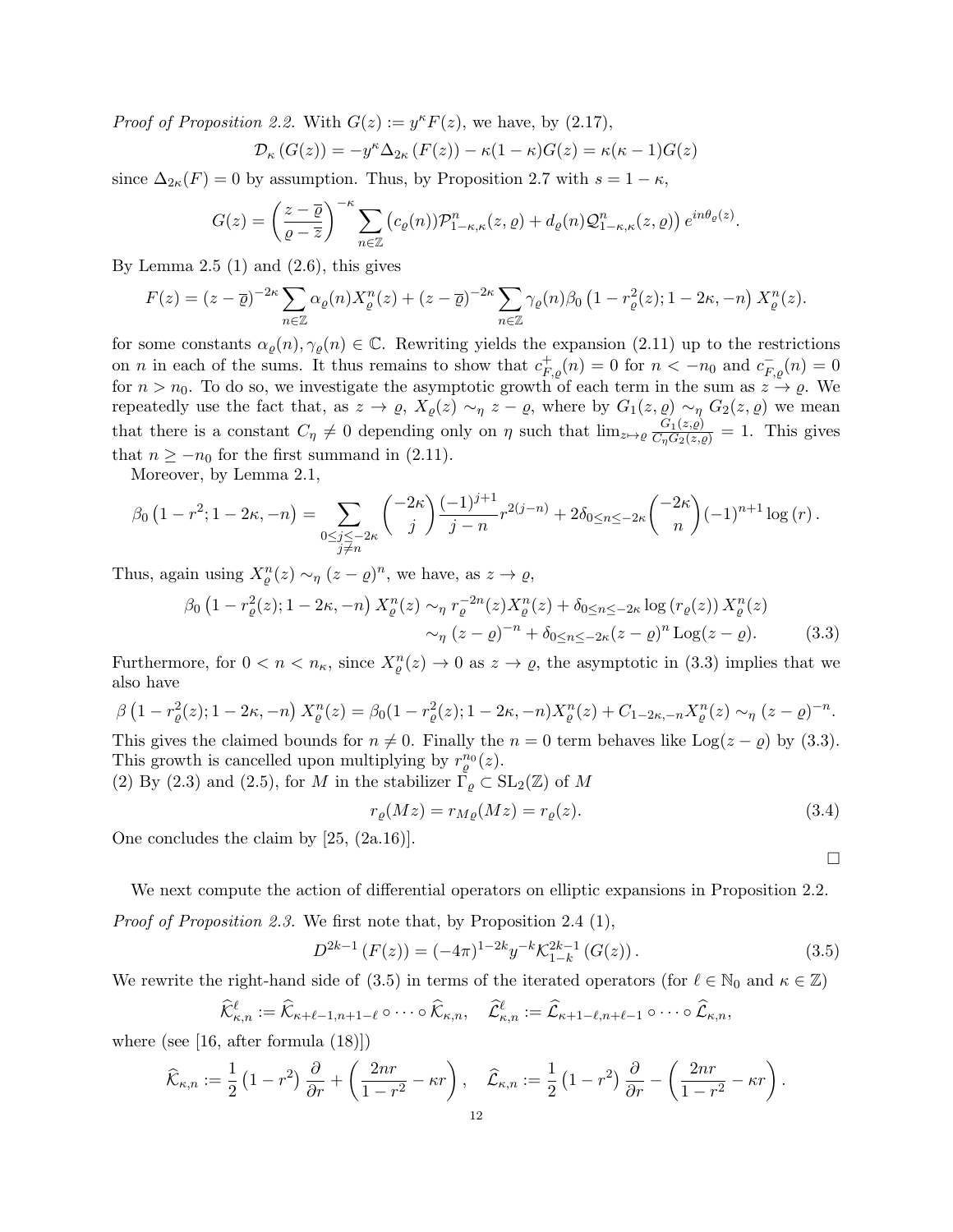Namely, using (see [16, (14)]) that for  $f : \mathbb{R}^+_0 \to \mathbb{C}$ 

$$
\mathcal{K}_{\kappa}\left(\left(\frac{z-\overline{\varrho}}{\varrho-\overline{z}}\right)^{-\kappa}f(r_{\varrho}(z))e^{in\theta_{\varrho}(z)}\right)
$$
\n
$$
=\left(\frac{z-\overline{\varrho}}{\varrho-\overline{z}}\right)^{-\kappa-1}e^{-i\theta_{\varrho}(z)}\left[\left(\frac{1}{2}\left(1-r^2\right)\frac{\partial}{\partial r}-\kappa r-\frac{2ir}{1-r^2}\frac{\partial}{\partial \theta}\right)e^{in\theta}f(r)\right]_{\substack{r=r_{\varrho}(z),\\ \theta=\theta_{\varrho}(z)}}
$$

and iteratively carrying out the differentiation on  $\theta$  yields

$$
\mathcal{K}_{\kappa}^{\ell}\left(\left(\frac{z-\overline{\varrho}}{\varrho-\overline{z}}\right)^{-\kappa}f(r_{\varrho}(z))e^{in\theta_{\varrho}(z)}\right)=\left(\frac{z-\overline{\varrho}}{\varrho-\overline{z}}\right)^{-\kappa-\ell}e^{i(n-\ell)\theta_{\varrho}(z)}\left[\widehat{\mathcal{K}}_{\kappa,n}^{\ell}\left(f(r)\right)\right]_{r=r_{\varrho}(z)}.\tag{3.6}
$$

By (3.5) and (2.24), we thus have, for  $n \geq 0$ ,

$$
D_z^{2k-1}\left((z-\overline{\varrho})^{2k-2}X_{\varrho}^n(z)\right) = (-4\pi)^{1-2k}y^{-k}(-4\eta)^{k-1} \mathcal{K}_{1-k,z}^{2k-1}\left(\left(\frac{z-\overline{\varrho}}{\varrho-\overline{z}}\right)^{k-1} \mathcal{P}_{k,1-k}^n(z,\varrho)e^{in\theta_{\varrho}(z)}\right)
$$

$$
= (-4\pi)^{1-2k}y^{-k}\left(\frac{z-\overline{\varrho}}{\varrho-\overline{z}}\right)^{-k}e^{i(n+1-2k)\theta_{\varrho}(z)}(-4\eta)^{k-1}\left[\widehat{\mathcal{K}}_{1-k,n}^{2k-1}\left(\widehat{\mathcal{P}}_{k,1-k}^n(r)\right)\right]_{r=r_{\varrho}(z)}.\tag{3.7}
$$

By  $[16, (18)]$ , we know that

$$
\widehat{\mathcal{K}}_{\kappa,n}\left(\widehat{\mathcal{P}}_{s,\kappa}^{n}(r)\right) = e_{s,\kappa}(n)\widehat{\mathcal{P}}_{s,\kappa+1}^{n-1}(r),\tag{3.8}
$$

$$
\widehat{\mathcal{K}}_{\kappa,n}\left(\widehat{\mathcal{Q}}_{s,\kappa}^{n}(r)\right) = d_{s,\kappa}(n)\widehat{\mathcal{Q}}_{s,\kappa+1}^{n-1}(r),\tag{3.9}
$$

where

$$
e_{s,\kappa}(n) := \begin{cases} n & \text{if } n \ge 1, \\ \frac{(s+\kappa)(s-\kappa-1)}{1+|n|} & \text{if } n \le 0, \end{cases} \qquad d_{s,\kappa}(n) := \begin{cases} -(s+\kappa)(s-\kappa-1) & \text{if } n \ge 1, \\ -1 & \text{if } n \le 0. \end{cases}
$$

Plugging (3.8) into the right-hand side of (3.7) simplifies to

$$
\frac{\prod_{j=1}^{2k-1} e_{k,j-k}(n+1-j)}{(-4\pi)^{2k-1}(-4\eta)^{1-k}} y^{-k} \left(\frac{z-\overline{\varrho}}{\varrho-z}\right)^{\kappa-1} e^{i(n+1-2k)\theta_{\varrho}(z)} \mathcal{P}_{k,k}^{n+1-2k}(z,\varrho).
$$
 (3.10)

We split into the cases  $n \geq 2k - 1$  and  $n < 2k - 1$ .

For  $n \geq 2k - 1$  we have, using  $(2.9)$ ,

$$
\mathcal{P}_{k,k}^{n+1-2k}(z,\varrho) = r_{\varrho}^{n+1-2k}(z)\big(1 - r_{\varrho}^2(z)\big)^k{}_2F_1\big(0, 1+n; n+2-2k; r_{\varrho}^2(z)\big) = r_{\varrho}^{n+1-2k}(z)\big(1 - r_{\varrho}^2(z)\big)^k.
$$

Thus (3.10) becomes, using that  $r_{\varrho}(z)e^{i\theta_{\varrho}(z)} = X_{\varrho}(z)$  and (3.1),

$$
\pi^{1-2k} \eta^{2k-1} \prod_{j=1}^{2k-1} e_{k,j-k} (n+1-j)(z-\overline{\varrho})^{-2k} X_{\varrho}^{n+1-2k}(z).
$$

Explicitly computing the constant then finishes the claim for  $n \ge 2k - 1$ . For  $0 \le n \le 2k - 2$ , we have  $e_{k,k-1}(n+2k-2)=0$ , giving the claim in this range.

We next act by  $D_z^{2k-1}$  on the non-meromorphic part of F. First assume that  $n \notin [0, 2k-2]$ . By Lemma 2.1 (1), we then have, using that  $r_{\varrho}^2(z) = X_{\varrho}(z) \overline{X_{\varrho}(z)}$ ,

$$
(z-\overline{\varrho})^{2k-2}\beta_0(1-r^2_{\varrho}(z);2k-1,-n)\,X_{\varrho}^n(z)=\sum_{\substack{0\leq j\leq 2k-2\\ 13}}\binom{2k-2}{j}\frac{(-1)^{j+1}}{j-n}(z-\overline{\varrho})^{2k-2}X_{\varrho}^j(z)\overline{X_{\varrho}^{j-n}(z)}.
$$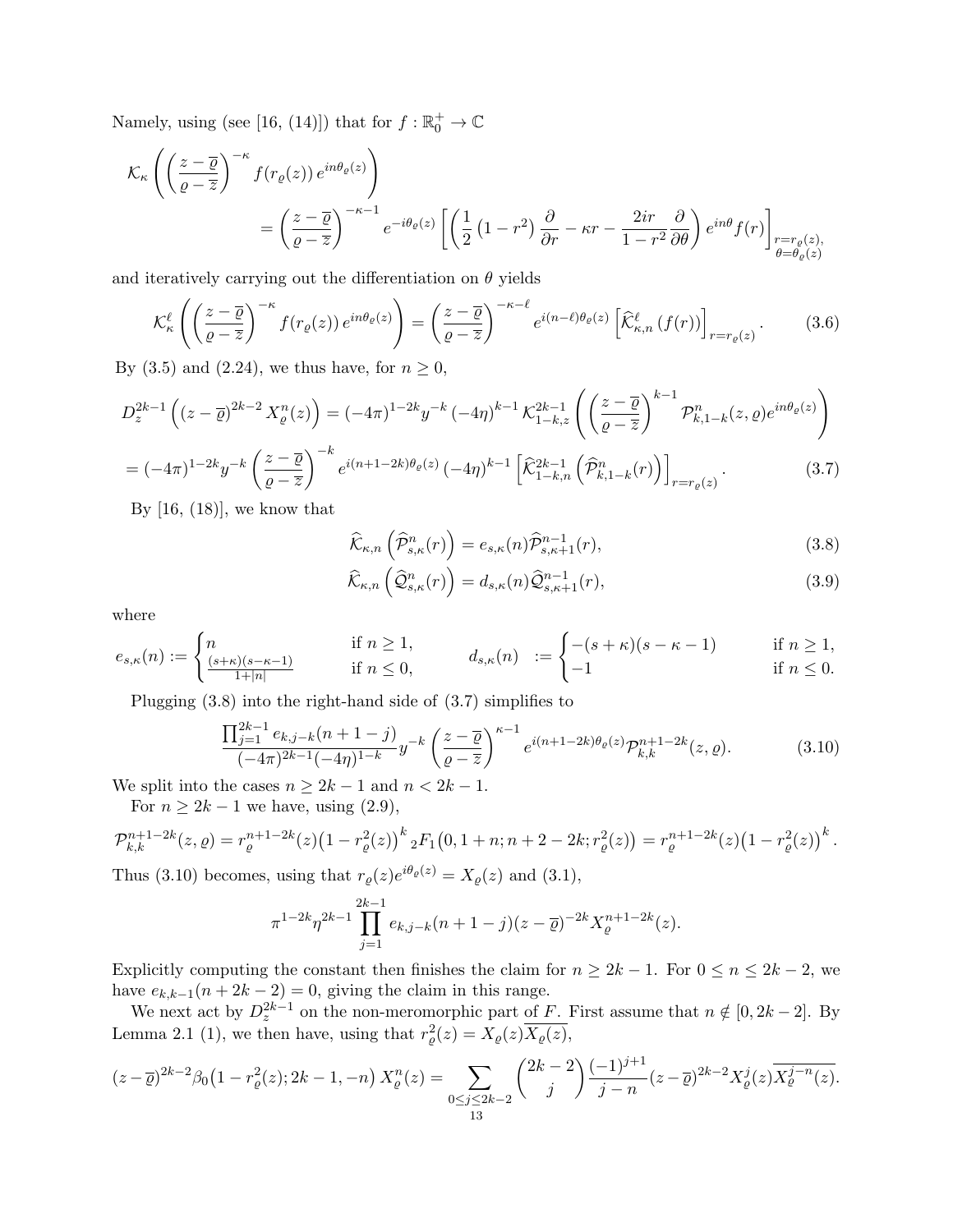This is a polynomial in z of degree at most  $2k-2$  (with antiholomorphic coefficients depending on  $\overline{z}$ ). Differentiating 2k – 1 times hence annihilates these terms.

It remains to determine the image of  $D^{2k-1}$  on the terms in the non-meromorphic part with  $0 \le n \le 2k - 2$ . Using  $(2.25)$ ,  $(3.5)$ ,  $(3.6)$ ,  $(3.9)$ , and  $(2.26)$ , we obtain that

$$
D_z^{2k-1} \left( (z - \overline{\varrho})^{2k-2} \beta \left( 1 - r_{\varrho}^2(z); 2k - 1, -n \right) X_{\varrho}^n(z) \right)
$$
  
= 
$$
\frac{(2k - 2 - n)! \prod_{j=1}^{2k-1} d_{k,j-k} (n + 1 - j)}{a_n (-4\pi)^{2k} \eta^{1 - 2k} (-4)^{-k}} (z - \overline{\varrho})^{-2k} X_{\varrho}^{n+1 - 2k}(z).
$$

Computing

$$
\prod_{j=1}^{2k-1} d_{k,j-k}(n+1-j) = -\frac{n!(2k-2)!}{(2k-2-n)!}
$$

and plugging in (2.23), noting that  $n \geq 0$ , yields the claimed formula.

4. POINCARÉ SERIES AND THE PROOF OF THEOREM 1.1

For  $\mathfrak{z} \in \mathbb{H}$ ,  $n \in \mathbb{Z}$ , and  $k > 1$ , we define the meromorphic Poincaré series, due to Petersson,

$$
\Psi_{2k,n}^{\mathfrak{z}}(z) = \Psi_{2k,n}(z,\mathfrak{z}) := \sum_{M \in SL_2(\mathbb{Z})} \psi_{2k,n}^{\mathfrak{z}}(z) \Big|_{2k} M,
$$
\n(4.1)

where

$$
\psi^{\mathfrak{z}}_{2k,n}(z) = \psi_{2k,n}(z,\mathfrak{z}) := (z-\overline{\mathfrak{z}})^{-2k} X_{\mathfrak{z}}^{n}(z).
$$

We use the convention that  $\chi$  appears as a superscript in the notation if we consider  $\chi \in \mathbb{H}$  as a fixed point and we write it as a two-variable function if we consider the properties in the 3-variable. The main properties of  $\Psi_{2k,n}$  needed for this paper are given in the proposition below.

**Proposition 4.1.** (Petersson [26, Sätze 7 and 8] and [24, Satz 7]) The functions  $\{\Psi_{2k,n}^{\delta} : \delta \in$  $\mathbb{H}, n \in \mathbb{Z}$  {  $resp. \ \{\Psi_{2k,n}^3 : n \in \mathbb{Z}\}$  } span  $\mathbb{S}_{2k}$  (resp.  $\mathbb{S}_2^3$  $\binom{3}{2k}$ . For  $n \geq 0$  they are cusp forms. For  $n < 0$ they are orthogonal to cusp forms and have the principal part  $2\omega_{\chi}\psi_{2k,n}(z,\chi)$  around  $z=\chi$ .

#### Remarks.

(1) By Proposition 4.1, the elliptic expansion of  $\Psi_{2k,n}^3$  around  $\varrho \in \mathbb{H}$  may be written

$$
\Psi_{2k,n}^{\delta}(z) = (z - \overline{\varrho})^{-2k} \left( 2\omega_{\delta} \delta_{[\varrho] = [\delta]} \delta_{n<0} X_{\varrho}^n(z) + \sum_{\ell \ge 0} c_{2k,\varrho}^{\delta}(n,\ell) X_{\varrho}^{\ell}(z) \right), \tag{4.2}
$$

where  $[\mathfrak{z}]$  denotes the SL<sub>2</sub>( $\mathbb{Z}$ )-equivalence class of  $\mathfrak{z}$ .

(2) As pointed out in [25, page 72],  $\mathfrak{z} \mapsto y^{2k+n} \Psi_{2k,n}^{\mathfrak{z}}(z)$  is modular of weight  $-2k-2n$ . Moreover, it is an eigenfunction under  $\Delta_{-2k-2n,j}$  with eigenvalue  $(2k+n)(n+1)$ .

We next write  $\Psi$  as a special case of Fay's function  $\mathcal{G}$ . We set

$$
\mathscr{C}_{k,n} := \begin{cases} n!(2k-2)! & \text{if } n \ge 0, \\ (2k-2-n)! & \text{if } n < 0. \end{cases}
$$

Lemma 4.2.

(1) We have

$$
\lim_{s \to k} \mathcal{G}_{s,1-k}^{-n,2k-1}(z,\mathfrak{z}) = \frac{(-4\mathfrak{y}y)^k}{4\pi} \mathscr{C}_{k,n} \Psi_{2k,n+1-2k}^{\mathfrak{z}}(z).
$$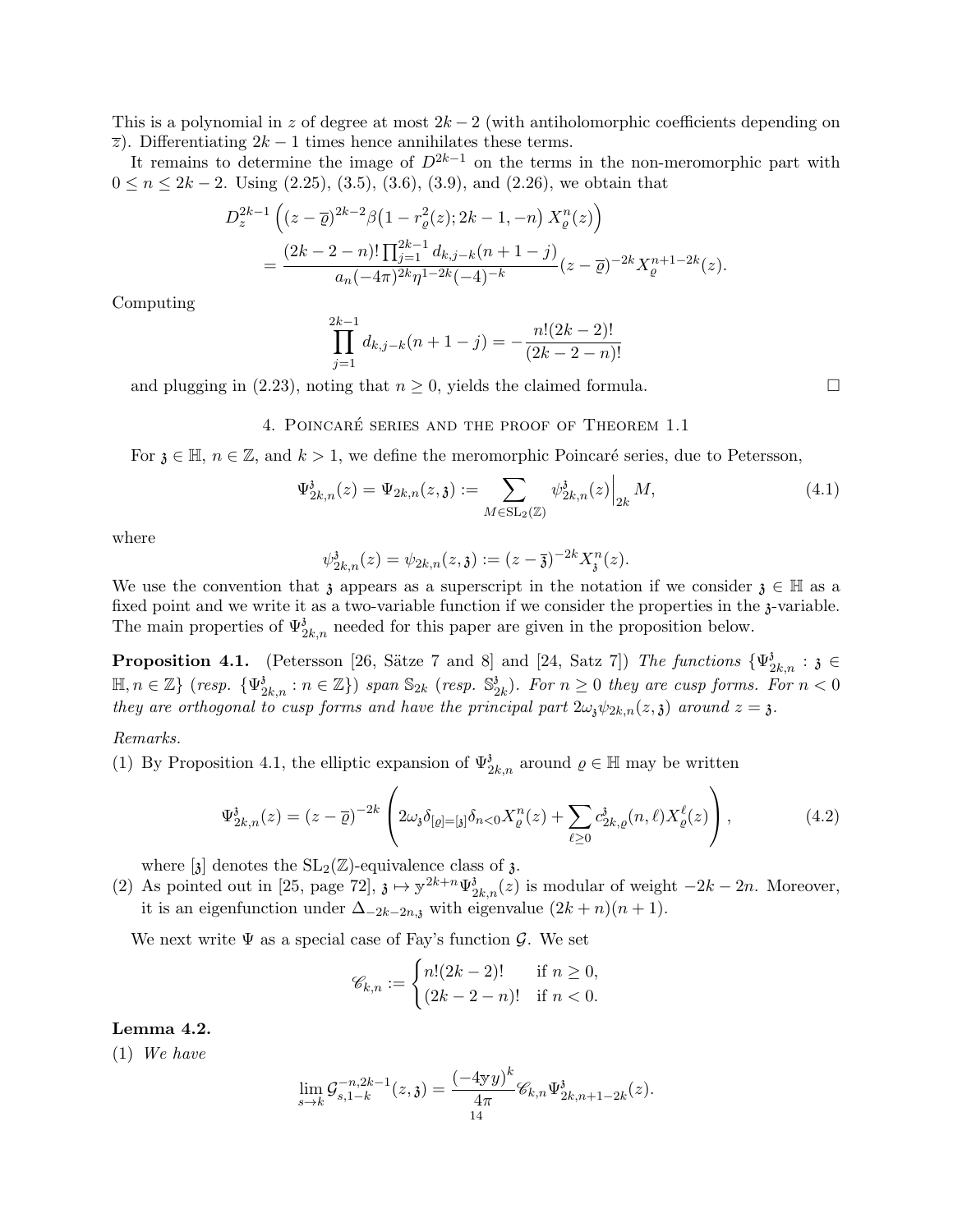(2) If  $n \in \mathbb{N}_0$ , then

$$
\mathcal{G}^{n,1}_{k,k-1}(z,\mathfrak{z}) = \frac{(-4\mathfrak{y}y)^k}{4\pi} n! \Psi^{\mathfrak{z}}_{2k,-n-1}(z).
$$

If  $n \in -\mathbb{N}$ , then

$$
\lim_{s \to k} \mathcal{G}_{s,k-1}^{n,1}(z,\mathfrak{z}) = \frac{(-4\mathfrak{y}y)^k}{4\pi} \frac{(2k-2-n)!}{(2k-2)!} \Psi_{2k,-n-1}^{\mathfrak{z}}(z).
$$

*Proof.* (1) By inspecting the definitions  $(2.28)$  and  $(4.1)$  the claim follows once we show that

$$
\lim_{s \to k} \left( c_{s, 1-k}^{-n, 2k-1} y^k g_{s, 1-k}^{-n, 2k-1}(z, \mathfrak{z}) \right) = \frac{(-4\mathfrak{y}y)^k}{4\pi} (z - \overline{\mathfrak{z}})^{-2k} \mathscr{C}_{k, n} X^{n-2k+1}.
$$
\n(4.3)

By definition (2.30), we have

$$
g_{s,1-k}^{-n,2k-1}(z,\mathfrak{z})=y^{-k}\left(\frac{\mathfrak{z}-\overline{z}}{z-\overline{\mathfrak{z}}}\right)^k\mathcal{Q}_{s,k}^{n-2k+1}(z,\mathfrak{z})e^{i(n-2k+1)\theta}.
$$

If  $n < 2k - 1$ , then we may plug in  $s = k$  directly and then use Lemma 2.5 (2) to obtain

$$
\lim_{s \to k} g_{s, 1-k}^{-n, 2k-1}(z, \mathfrak{z}) = -\frac{(2k-2-n)!}{4\pi} (-4\mathfrak{y})^k (z-\overline{\mathfrak{z}})^{-2k} X^{n-2k+1}.
$$

For  $n \le 0$ , we have  $c_{k,1-k}^{-n,2k-1} = (-1)$  implying (4.3) in this case.

For  $0 < n < 2k - 1$ , we obtain (4.3) for  $n < 2k - 1$ , computing

$$
c_{k,1-k}^{-n,2k-1} = -\frac{n!(2k-2)!}{(2k-n-2)!}.
$$

If  $n \ge 2k - 1$ , then  $\ell = 2k - 1$  in (2.29) and we use Lemma 2.5 (3) (replacing n by  $n - 2k + 1$ ) to obtain the desired formula.

(2) By (2.31), we have

$$
\mathcal{G}_{s,k-1}^{n,1}(z,\mathfrak{z}) = \frac{c_{s,k-1}^{n,1}}{c_{s,1-k}^{n+2-2k,2k-1}} \mathcal{G}_{s,1-k}^{n+2-2k,2k-1}(z,\mathfrak{z}).\tag{4.4}
$$

For  $n \geq 0$ , we may then directly plug in  $s = k$  and use (1) to obtain the claim by simplifying, with  $n \mapsto k - 2 - n$ ,

$$
\frac{c_{k,k-1}^{n,1}}{c_{k,1-k}^{n+2-2k,2k-1}}\mathscr{C}_{k,2k-2-n} = n!.
$$

For  $n < 0$ , we use (1) to obtain, by (4.4),

$$
\lim_{s \to k} \mathcal{G}_{s,k-1}^{n,1}(z,\mathfrak{z}) = \frac{\lim_{s \to k} \left( \Gamma(s-k)c_{s,k-1}^{n,1} \right)}{\lim_{s \to k} \left( \Gamma(s-k)c_{s,1-k}^{n+2-2k,2k-1} \right)} \lim_{s \to k} \mathcal{G}_{s,1-k}^{n+2-2k,2k-1}(z,\mathfrak{z})
$$
\n
$$
= \frac{\lim_{s \to k} \left( \Gamma(s-k)c_{s,k-1}^{n,1} \right)}{\lim_{s \to k} \left( \Gamma(s-k)c_{s,1-k}^{n+2-2k,2k-1} \right)} \frac{(-4\mathbf{y}y)^k}{4\pi} \mathcal{C}_{k,2k-2-n} \Psi_{2k,-n-1}^{\mathfrak{z}}(z).
$$

We then plug in  $(2.29)$  and take the limit to obtain the claim.

Next define for  $n \in \mathbb{Z}$  the following polar harmonic Maass Poincaré series

$$
\mathbb{P}_{2-2k,n}^{\mathfrak{z}}(z) = \mathbb{P}_{2-2k,n}(z,\mathfrak{z}) := \sum_{M \in \text{SL}_2(\mathbb{Z})} \varphi_{2-2k,n}^{\mathfrak{z}}(z) \Big|_{2-2k,z} M,
$$
\n(4.5)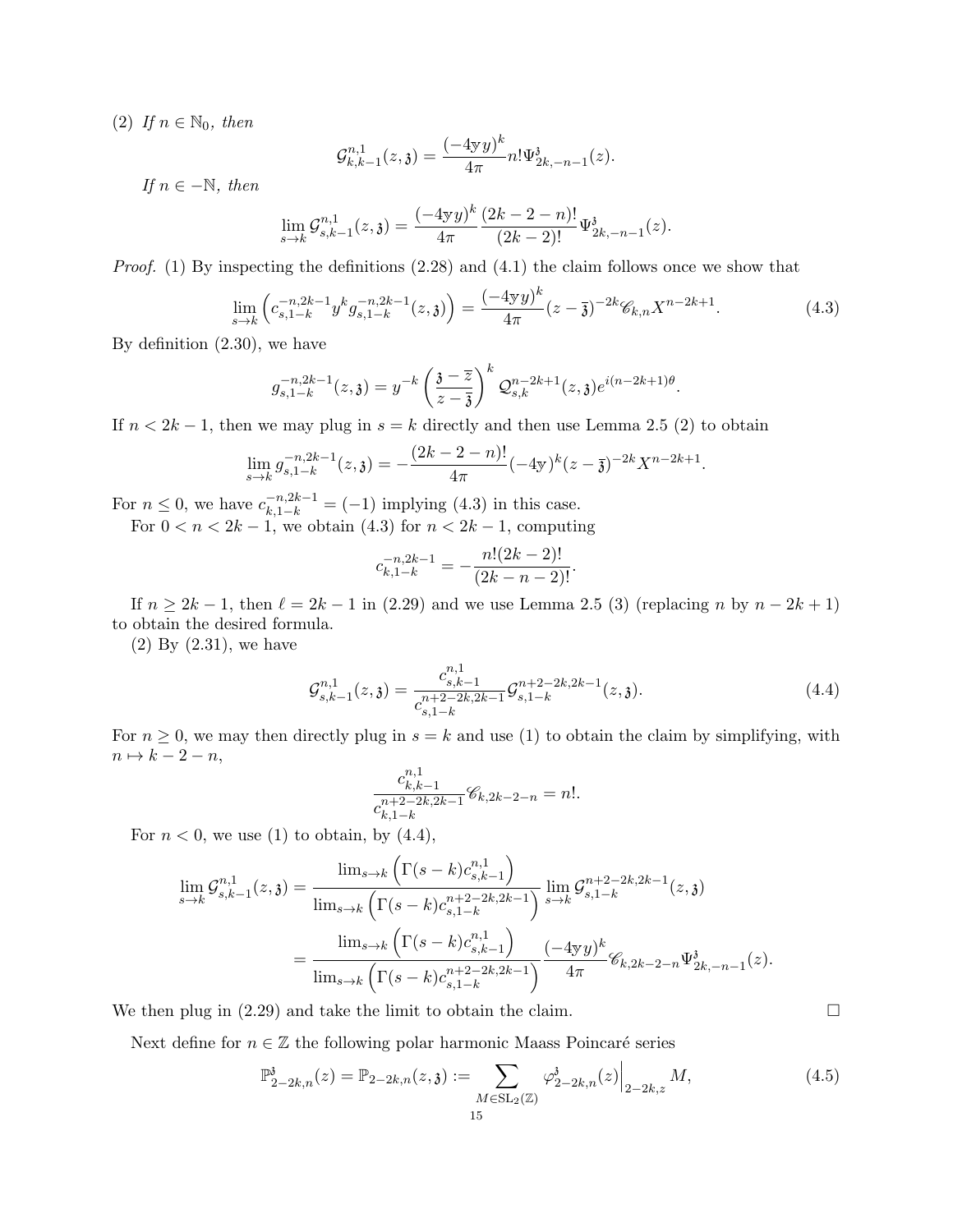with, using  $(2.25)$ ,

$$
\varphi_{2-2k,n}^{\delta}(z) = \varphi_{2-2k,n}(z,\mathfrak{z}) := (z-\overline{\mathfrak{z}})^{2k-2} \beta \left(1 - r_{\mathfrak{z}}^2(z); 2k-1, -n\right) X_{\mathfrak{z}}^n(z)
$$
\n
$$
= \frac{\mathfrak{z}^{k-1} y^{k-1}}{a_{1-k,n}} \left(\frac{z-\overline{\mathfrak{z}}}{\mathfrak{z}-\overline{z}}\right)^{k-1} \mathcal{Q}_{k,1-k}^n(z,\mathfrak{z}) e^{in\theta_{\mathfrak{z}}(z)}.
$$
\n(4.6)

The following more precise version of Theorem 1.1 shows how the functions  $\mathbb{P}^3_{2-2k,n}$  are related to the functions  $\Psi_{2k,n}^3$  via differential operators.

**Theorem 4.3.** Assume  $k \in \mathbb{N}_{>1}$ . The functions  $\{\mathbb{P}^3_{2-2k,n} : \mathfrak{z} \in \mathbb{H}, n \in \mathbb{Z}\}$  (resp.  $\{\mathbb{P}^3_{2-2k,n} : n \in \mathbb{Z}\}\$ ) span the space  $\mathscr{H}_{2-2k}$  (resp.  $\mathscr{H}_{2-2k}^3$ ). Moreover

$$
D^{2k-1}\left(\mathbb{P}_{2-2k,n}^{\mathfrak{z}}\right) = -(2k-2)! \left(\frac{\mathbb{y}}{\pi}\right)^{2k-1} \Psi_{2k,n+1-2k}^{\mathfrak{z}},\tag{4.7}
$$

$$
\xi_{2-2k} \left( \mathbb{P}_{2-2k,n}^{\mathfrak{z}} \right) = (4\mathbf{y})^{2k-1} \Psi_{2k,-n-1}^{\mathfrak{z}}.
$$
\n(4.8)

The functions  $\mathbb{P}^3_{2-2k,n}$  vanish unless  $n \equiv k-1 \pmod{\omega_i}$ , in which case their principal parts equal

$$
2\omega_{\mathfrak{z}}(z-\overline{\mathfrak{z}})^{2k-2}X_{\mathfrak{z}}^n(z)\begin{cases} \beta_0\left(1-r_{\mathfrak{z}}^2(z); 2k-1, -n\right) & \text{if } n > 2k-2, \\ \beta\left(1-r_{\mathfrak{z}}^2(z); 2k-1, -n\right) & \text{if } 0 \le n \le 2k-2, \\ \mathcal{C}_{2k-1, -n} & \text{if } n < 0. \end{cases}
$$

Remarks.

(1) It is also natural to ask about the properties of  $\mathfrak{z} \mapsto \mathbb{P}^3_{2-2k,n}(z)$  for fixed z. To investigate this, note that by a comparison of definitions (4.5) and (2.28), we find that

$$
\mathbb{P}_{2-2k,n}^{\mathfrak{z}}(z) = \frac{(\mathbf{y}y)^{k-1}}{a_{1-k,n}} \mathcal{G}_{k,1-k}^{-n,0}(z,\mathfrak{z}),\tag{4.9}
$$

with  $a_{1-k,n}$  given in (2.23), and we evaluate  $c_{k,1-k}^{-n,0} = 1$  via (2.29). Combining this with Theorem 2.6, one can conclude that the function  $\mathfrak{z} \mapsto \mathfrak{y}^{n+2-2k} \mathbb{P}^3_{2-2k,n}(z)$  has weight  $2k - 2 - 2n$  and eigenvalue  $(n+1)(n+2-2k)$  under  $\Delta_{2k-2-2n,3}$ .

(2) By Theorem 4.3 and Proposition 2.2, one may write the elliptic expansion of  $\mathbb{P}^3_{2-2k,n}$  around  $\varrho$ for  $n < 0$  and  $\mathfrak{z} \in \mathbb{H}$  as

$$
\mathbb{P}_{2-2k,n}^{\delta}(z) = C_{2k-1,-n} (z - \overline{\varrho})^{2k-2} \left( 2\omega_{\delta} \delta_{[\varrho] = [\delta]} X_{\varrho}^{n}(z) + \sum_{\ell \ge 0} c_{2-2k,\varrho}^{\delta,+}(n,\ell) X_{\varrho}^{\ell}(z) + \sum_{\ell < 0} c_{2-2k,\varrho}^{\delta,-}(n,\ell) \beta_{0} (1 - r_{\varrho}^{2}(z); 2k - 1, -\ell) X_{\varrho}^{\ell}(z) \right). \tag{4.10}
$$

Furthermore, using (2.7), Lemma 2.1 (1), and then Lemma 2.1 (2) yields

$$
C_{2k-1,-n} = \beta(1;-n, 2k-1) = \beta(-n, 2k-1) = \frac{(-n-1)!(2k-2)!}{(2k-2-n)!},
$$
\n(4.11)

giving the constant in (1.4) in terms of factorials.

*Proof of Theorem 4.3.* Using (2.28), we conclude that  $\mathbb{P}^3_{2-2k,n}$  satisfies weight  $2-2k$  modularity.

The principal part of  $\mathbb{P}^3_{2-2k,n}$  around  $\mathfrak z$  comes from the terms  $M \in \Gamma_{\mathfrak z}$  in (4.5). Vanishing of the principal part for  $n \neq k - 1 \pmod{\omega_i}$  follows from (3.4) together with [25, (2a.16)]. For  $n \equiv k - 1$  $(\text{mod } \omega_i)$ , this yields  $2\omega_i\varphi_{2-2k,n}^i$ . For  $0 \leq n \leq 2k-2$ , this directly yields the principal part. For  $n > 2k-2$  or  $n < 0$ , we rewrite the incomplete beta function using (2.6) and note that for  $n > 2k-2$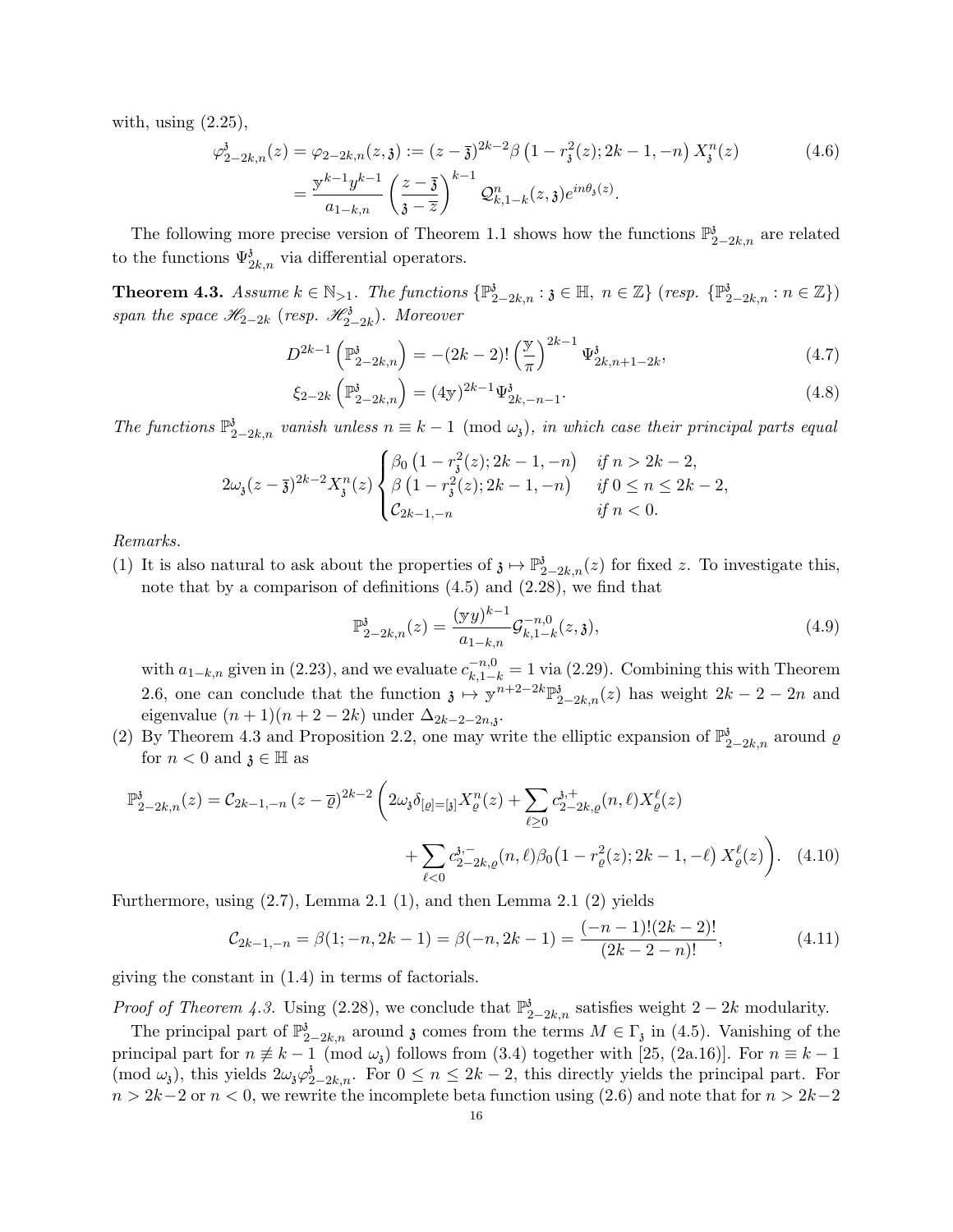only the non-meromorphic part grows as z approaches  $\chi$ , while for  $n < 0$  only the meromorphic part grows.

Since every possible principal part in the elliptic expansion of an element of  $\mathscr{H}_{2-2k}^{\delta}$  is obtained as a linear combination of the Poincaré series  $\mathbb{P}^3_{2-2k,n}(n \in \mathbb{Z})$ , these span the space  $\mathscr{H}^3_{2-2k}$ . Moreover, eliminating the principal parts at different points in  $\mathbb{H}$  one at a time implies that the space  $\mathscr{H}_{2-2k}$ is spanned by  $\{\mathbb{P}^3_{2-2k,n} : \mathfrak{z} \in \mathbb{H}, n \in \mathbb{Z}\}.$ 

We next compute the image of the Poincaré series under  $D^{2k-1}$ . Using (4.9) and (2.15), we obtain

$$
R_{2-2k,z}^{2k-1}\left(\mathbb{P}_{2-2k,n}^{\mathfrak{z}}(z)\right) = \frac{\mathbb{y}^{k-1}y^{-k}}{a_{1-k,n}} \mathcal{K}_{1-k,z}^{2k-1}\left(\mathcal{G}_{k,1-k}^{-n,0}(z,\mathfrak{z})\right). \tag{4.12}
$$

Using Theorem 2.6 twice, we then find that

$$
\mathcal{K}_{1-k,z}^{2k-1}\left(\mathcal{G}_{k,1-k}^{-n,0}(z,\mathfrak{z})\right)=\lim_{s\to k}\mathcal{G}_{s,1-k}^{-n,2k-1}(z,\mathfrak{z}).
$$

We next employ Lemma 4.2 (1) and plug back into  $(4.12)$ , yielding

$$
R_{2-2k}^{2k-1} \left( \mathbb{P}_{2-2k,n}^3(z) \right) = \frac{(-4)^k y^{2k-1} \mathscr{C}_{k,n}}{4\pi a_{1-k,n}} \Psi_{2k,n+1-2k}^3(z).
$$

We then plug in the definitions of  $\mathcal{C}_{k,n}$  and  $a_{1-k,n}$  and use (2.13) to conclude (4.7).

It remains to compute the image under  $\xi_{2-2k}$ . Firstly, by Proposition 2.4 (1), with  $f : \mathbb{H} \to \mathbb{C}$ , we have

$$
\xi_{2-2k}(f(z)) = y^{-2k} \overline{L(f(z))} = y^{-k} \mathcal{L}_{1-k}(y^{1-k} f(z)).
$$

Using  $(4.9)$  and  $(2.29)$  thus gives

$$
\xi_{2-2k}\left(\mathbb{P}_{2-2k,n}^{\mathfrak{z}}(z)\right)=\frac{\mathbb{y}^{k-1}}{a_{1-k,n}}y^{-k}\overline{\mathcal{L}_{1-k,z}\left(\mathcal{G}_{k,1-k}^{-n,0}(z,\mathfrak{z})\right)}.
$$

Now by Theorem 2.6, we have

$$
\mathcal{G}_{k,1-k}^{-n,0}(z,\mathfrak{z}) = \begin{cases} \mathcal{L}_{k-1,\mathfrak{z}}^n(\mathcal{G}_{k,1-k}(z,\mathfrak{z})) & \text{if } n \ge 0, \\ \mathcal{K}_{k-1,\mathfrak{z}}^{-n}(\mathcal{G}_{k,1-k}(z,\mathfrak{z})) & \text{if } n < 0. \end{cases}
$$

Again using Theorem 2.6 and then applying (2.32) gives

$$
\mathcal{L}_{1-k,z}\left(\mathcal{G}_{k,1-k}^{-n,0}(z,\mathfrak{z})\right) = \lim_{s \to k} \overline{\mathcal{G}_{s,1-k}^{-n,-1}(z,\mathfrak{z})} = \lim_{s \to k} \mathcal{G}_{s,k-1}^{n,1}(z,\mathfrak{z}).
$$

For  $n \geq 0$ , we then use Lemma 4.2 (2) to obtain

$$
\xi_{2-2k}\left(\mathbb{P}_{2-2k,n}^{\mathfrak{z}}(z)\right)=\frac{\mathbf{y}^{k-1}}{a_{1-k,n}}\frac{(-4\mathbf{y})^k}{4\pi}n!\Psi_{2k,-n-1}^{\mathfrak{z}}(z).
$$

We then simplify the factor in front using  $(2.23)$  to obtain the claim for  $n \geq 0$ . For  $n < 0$ , we use Lemma 4.2 (2) to obtain that

$$
\xi_{2-2k}\left(\mathbb{P}_{2-2k,n}^{\delta}(z)\right) = \frac{\mathbb{y}^{k-1}}{a_{1-k,n}} \frac{(-4\mathbb{y})^k}{4\pi} \frac{(2k-2-n)!}{(2k-2)!} \Psi_{2k,-n-1}^{\delta}(z).
$$

Simplifying the constant yields the claim.

We may now combine the results in this section to obtain Theorem 1.1.

 $\Box$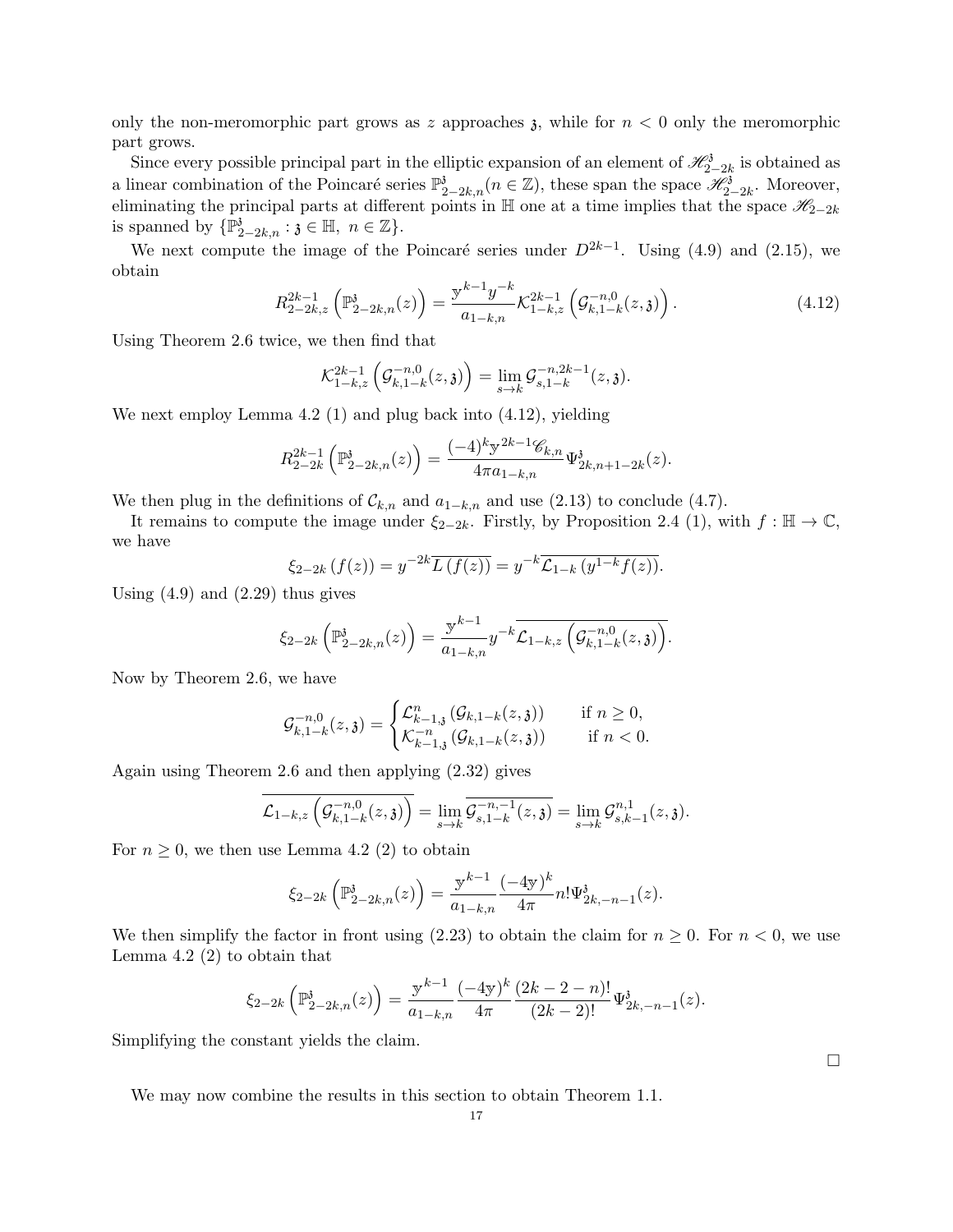Proof of Theorem 1.1. (1) Part (1) is the first statement in Theorem 4.3.

(2) The claim follows from (4.8) and (4.7) together with the fact that  $\Psi_{2k,n}^3 \in S_{2k}$  if and only if  $n \geq 0$  and  $\Psi_{2k,n}^{\mathfrak{z}} \in \mathbb{D}_{2}^{\mathfrak{z}}$  $\frac{3}{2k}$  if and only if  $n \leq -2k$ . These claims about  $\Psi_{2k,n}^3$  follow in turn from the principal parts and orthogonality given in Proposition 4.1.

(3) This follows by (4.8), (4.7), and Proposition 4.1, since  $\Psi_{2k,n}^{\delta} \in \mathbb{E}_2^3$  $\frac{3}{2k}$  if and only if  $-2k < n < 0$ . (4) The statements given here are precisely (4.8) and (4.7).

 $\Box$ 

### 5. Duality, orthogonality, and the proof of Theorem 1.2

5.1. Definition of the inner product. Petersson defined a regularized inner product (see [26, p. 34]) for meromorphic modular forms by taking the Cauchy principal value of the naive definition. More precisely, suppose that all of the poles of  $f, g \in \mathbb{S}_{2k}$  in  $SL_2(\mathbb{Z})\backslash \mathbb{H}$  are at the points  $\mathfrak{z}_1, \ldots, \mathfrak{z}_r$ , where we abuse notation to allow  $\mathfrak{z}_\ell$  to denote both the coset  $[\mathfrak{z}_\ell]$  is  $SL_2(\mathbb{Z}) \setminus \mathbb{H}$  as well as its representative  $\mathfrak{z}_\ell \in \mathbb{H}$ . Petersson constructed a punctured fundamental domain ( $\varepsilon > 0$ )

$$
\mathcal{F}^*_{\varepsilon_1,...,\varepsilon_r}=\mathcal{F}^*_{(\mathfrak{z}_1,\varepsilon_1),...,(\mathfrak{z}_r,\varepsilon_r)}:=\mathcal{F}^*\Big\backslash \bigcup_{j=1}^\ell \mathcal{B}_{\varepsilon_j}(\mathfrak{z}_j)\,,
$$

where  $\mathcal{F}^*$  is a fundamental domain with  $\mathfrak{z}_\ell$  in the interior of  $\Gamma_{\mathfrak{z}_\ell}\mathcal{F}^*$  and  $\mathcal{B}_\varepsilon(\mathfrak{z})$  is the ball around  $\mathfrak{z}$ of hyperbolic radius  $\varepsilon$  (see (2.4)). He then defined the *regularized inner product between* f and g

$$
\langle f,g\rangle:=\lim_{\varepsilon_1,\ldots,\varepsilon_r\to 0}\int_{\mathcal{F}_{\varepsilon_1,\ldots,\varepsilon_r}^*}f(z)\overline{g(z)}y^{2k}\frac{dxdy}{y^2},
$$

and explicitly determined (see [26, (6)]) that this regularization converges if and only if for all  $n < 0$ and  $\rho \in \mathbb{H}$ 

$$
c_{f,\varrho}(n)c_{g,\varrho}(n)=0.
$$

### 5.2. Proof of Theorem 1.2: Duality for meromorphic cusp forms.

*Proof of Theorem 1.2.* The basic idea is to use the fact that, by Proposition 4.1,  $\Psi_{2k,n}^{\delta}$  is orthogonal to cusp forms for  $n < 0$  and then compute the inner product in a second way, evaluating it as the sum of two elliptic coefficients. This method was used by Guerzhoy [18] to obtain duality results for Fourier coefficients of weakly holomorphic modular forms. In order to evaluate the inner product of meromorphic cusp forms as a sum of elliptic coefficients, we mimic calculations given in [14, Theorem 4.1] and [12].

To begin, for  $\mathfrak{z}_1, \mathfrak{z}_2 \in \mathbb{H}$  and  $n < 0 \leq m$ , we use Theorem 4.3 to compute, using Stokes' Theorem,

$$
0 = \left\langle \Psi_{2k,n}^{31}, \Psi_{2k,m}^{32} \right\rangle = (4\text{y}_2)^{1-2k} \left\langle \Psi_{2k,n}^{31}, \xi_{2-2k} \left( \mathbb{P}_{2-2k,-m-1}^{32} \right) \right\rangle. \tag{5.1}
$$

Rewriting

$$
\overline{\xi_{2-2k} \left( \mathbb{P}_{2-2k,-m-1}^{32}(z) \right)} = y^{-2k} L_{2-2k} \left( \mathbb{P}_{2-2k,-m-1}^{32} \right),
$$

(5.1) becomes

$$
\lim_{\varepsilon_1,\varepsilon_2\to 0^+}\int_{\mathcal{F}^*_{(3_1,\varepsilon_1),(3_2,\varepsilon_r)}}\Psi^{31}_{2k,n}(z)L_{2-2k}\left(\mathbb{P}^{32}_{2-2k,-m-1}(z)\right)\frac{dxdy}{y^2}.
$$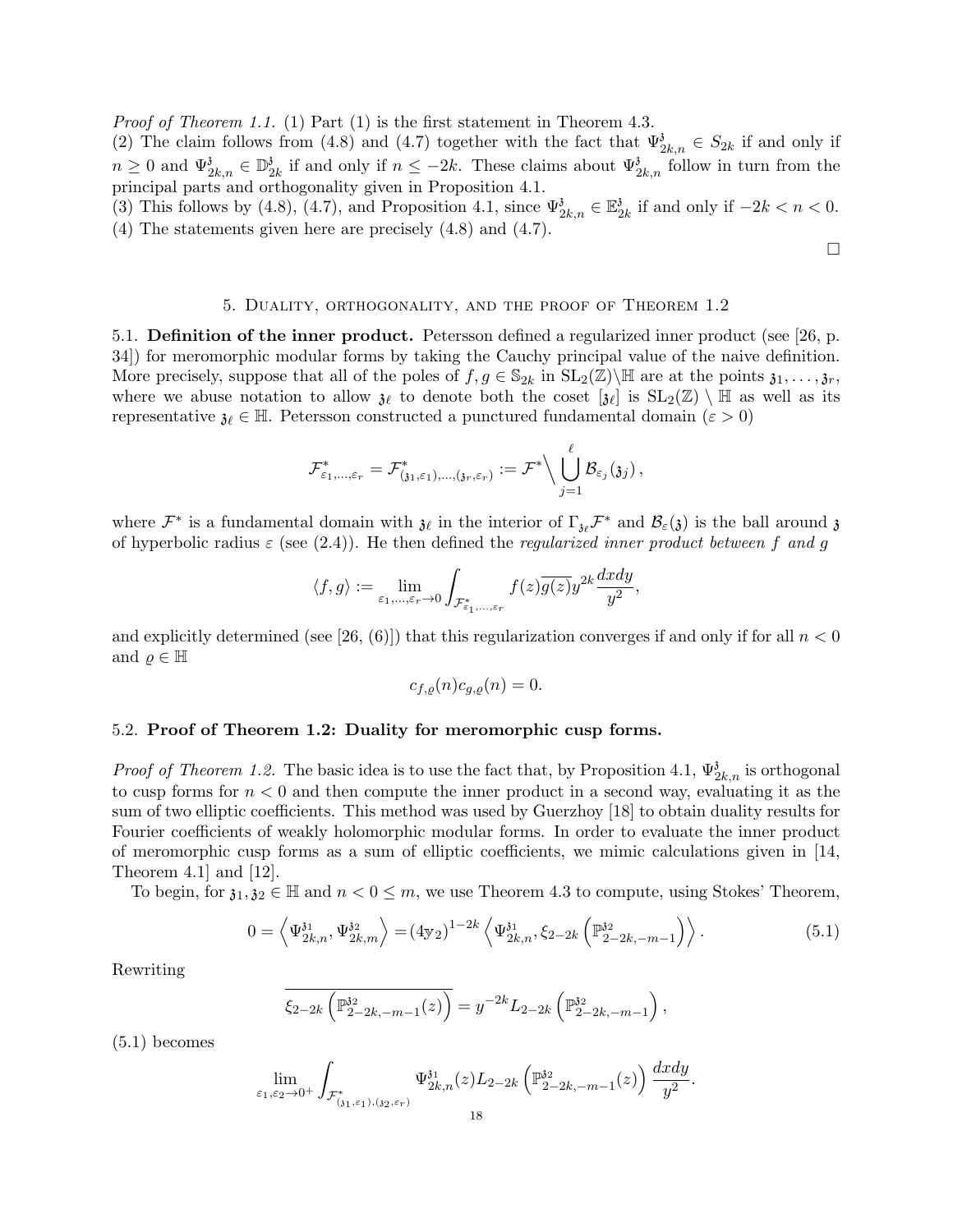Stokes' Theorem together with invariance of the integrand under the action of  $SL_2(\mathbb{Z})$  then yields

$$
-\lim_{\varepsilon_1 \to 0^+} \int_{\partial \mathcal{B}_{\varepsilon_1}(\mathfrak{z}_1) \cap \mathcal{F}_{(\mathfrak{z}_1,\varepsilon_1),(\mathfrak{z}_2,\varepsilon_2)}^*} \Psi^{ \mathfrak{z}_1}_{2k,n}(z) \mathbb{P}^{ \mathfrak{z}_2}_{2-2k,-m-1}(z) dz - \delta_{[\mathfrak{z}_1] \neq [\mathfrak{z}_2]} \lim_{\varepsilon_2 \to 0^+} \int_{\partial \mathcal{B}_{\varepsilon_2}(\mathfrak{z}_2) \cap \mathcal{F}_{(\mathfrak{z}_1,\varepsilon_1),(\mathfrak{z}_2,\varepsilon_2)}^*} \Psi^{ \mathfrak{z}_1}_{2k,n}(z) \mathbb{P}^{ \mathfrak{z}_2}_{2-2k,-m-1}(z) dz,
$$

where  $\partial \mathcal{B}_{\varepsilon}(\mathfrak{z})$  denotes the boundary of  $\mathcal{B}_{\varepsilon}(\mathfrak{z})$ . The differential  $\Psi_{2k,n}^{31}(z) \mathbb{P}_{2k,n}^{32}$  $a_{2-2k,-m-1}^{32}(z)dz$  is invariant under  $\Gamma_{\mathfrak{z}_j}$ , and hence we may extend the integrals to precisely one copy of  $\mathcal{B}_{\varepsilon_j}(\mathfrak{z}_j)$ , obtaining

$$
0 = \frac{1}{\omega_{\mathfrak{z}_1}} \mathcal{J}(\mathfrak{z}_1) + \frac{\delta_{\mathfrak{z}_1 \neq \mathfrak{z}_2}}{\omega_{\mathfrak{z}_2}} \mathcal{J}(\mathfrak{z}_2), \tag{5.2}
$$

where

$$
\mathcal{J}(\varrho) := \lim_{\varepsilon \to 0^+} \int_{\partial \mathcal{B}_{\varepsilon}(\varrho)} \Psi^{31}_{2k,n}(z) \mathbb{P}^{32}_{2-2k,-m-1}(z) dz.
$$

Note that  $r_{\varrho}(z) = \varepsilon$  for  $z \in \partial \mathcal{B}_{\varepsilon}(\varrho)$ . Hence, plugging in the elliptic expansions (4.2) around  $\varrho = \mathfrak{z}_j$ , of  $\Psi_{2k,n}^{31}$  and (4.10) of  $\mathbb{P}_{2-2k,-m-1}^{32}$  we evaluate

$$
\mathcal{J}(\varrho) = C_{2k-1,m+1} \lim_{\varepsilon \to 0^+} \int_{\partial \mathcal{B}_{\varepsilon}(\varrho)} (z - \overline{\varrho})^{-2}
$$
  

$$
\left(2\omega_{31}\delta_{\lbrack\varrho\rbrack=\lbrack 31\rbrack}X^n + \sum_{\ell \geq 0} c_{2k,\varrho}^{31}(n,\ell)X^{\ell}\right) \left(2\omega_{32}\delta_{\lbrack\varrho\rbrack=\lbrack 32\rbrack}X^{-m-1} + \sum_{\ell \geq 0} c_{2-2k,\varrho}^{32,+}(-m-1,\ell)X^{\ell} + \sum_{\ell < 0} c_{2-2k,\varrho}^{32,-}(-m-1,\ell)\beta_0(1-\varepsilon^2;2k-1,-\ell)X^{\ell}\right)dz,
$$

where we abbreviate  $X = X_{\varrho}(z)$  and  $r = r_{\varrho}(z)$ . The integral gives  $2\pi i$  times the residue of the integrand at  $z = \varrho$ , yielding

$$
\mathcal{J}(\varrho) = 2\pi i C_{2k-1,m+1} \bigg( 2\omega_{31} \delta_{[\varrho]=[\mathfrak{z}_1]} c_{2-2k,\varrho}^{\mathfrak{z}_2,+}(-m-1,-n-1) + 2\omega_{32} \delta_{[\varrho]=[\mathfrak{z}_2]} c_{2k,\varrho}^{\mathfrak{z}_1}(n,m) + \sum_{\ell \geq 0} c_{2k,\varrho}^{\mathfrak{z}_1}(n,\ell) c_{2-2k,\varrho}^{\mathfrak{z}_2,-}(-m-1,-\ell-1) \lim_{\varepsilon \to 0} \beta_0 \big(1 - \varepsilon^2; 2k-1,\ell+1\big)\bigg).
$$

However, Lemma 2.1 (1) implies that as,  $\varepsilon \to 0$ ,

$$
\beta_0\big(1-\varepsilon^2; 2k-1, \ell+1\big) \ll \varepsilon^{2\ell+2}
$$

so that for  $\ell + 1 > 0$ 

$$
\lim_{\varepsilon \to 0} \beta_0 \left( 1 - \varepsilon^2; 2k - 1, \ell + 1 \right) = 0.
$$

Therefore

$$
\mathcal{J}(\varrho) = 4\pi i C_{2k-1,m+1} \left( \omega_{31} \delta_{[\varrho] = [31]} c_{2-2k,\varrho}^{32,+}(-m-1,-n-1) + \omega_{32} \delta_{[\varrho] = [32]} c_{2k,\varrho}^{31}(n,m) \right).
$$

Plugging back into (5.2) yields

$$
4\pi i \mathcal{C}_{2k-1,m+1} \left( c_{2-2k,31}^{32,+}(-m-1,-n-1) + c_{2k,32}^{31}(n,m) \right) = 0.
$$

This gives the claim after the change of variables  $n \mapsto -n-1$ .

 $\Box$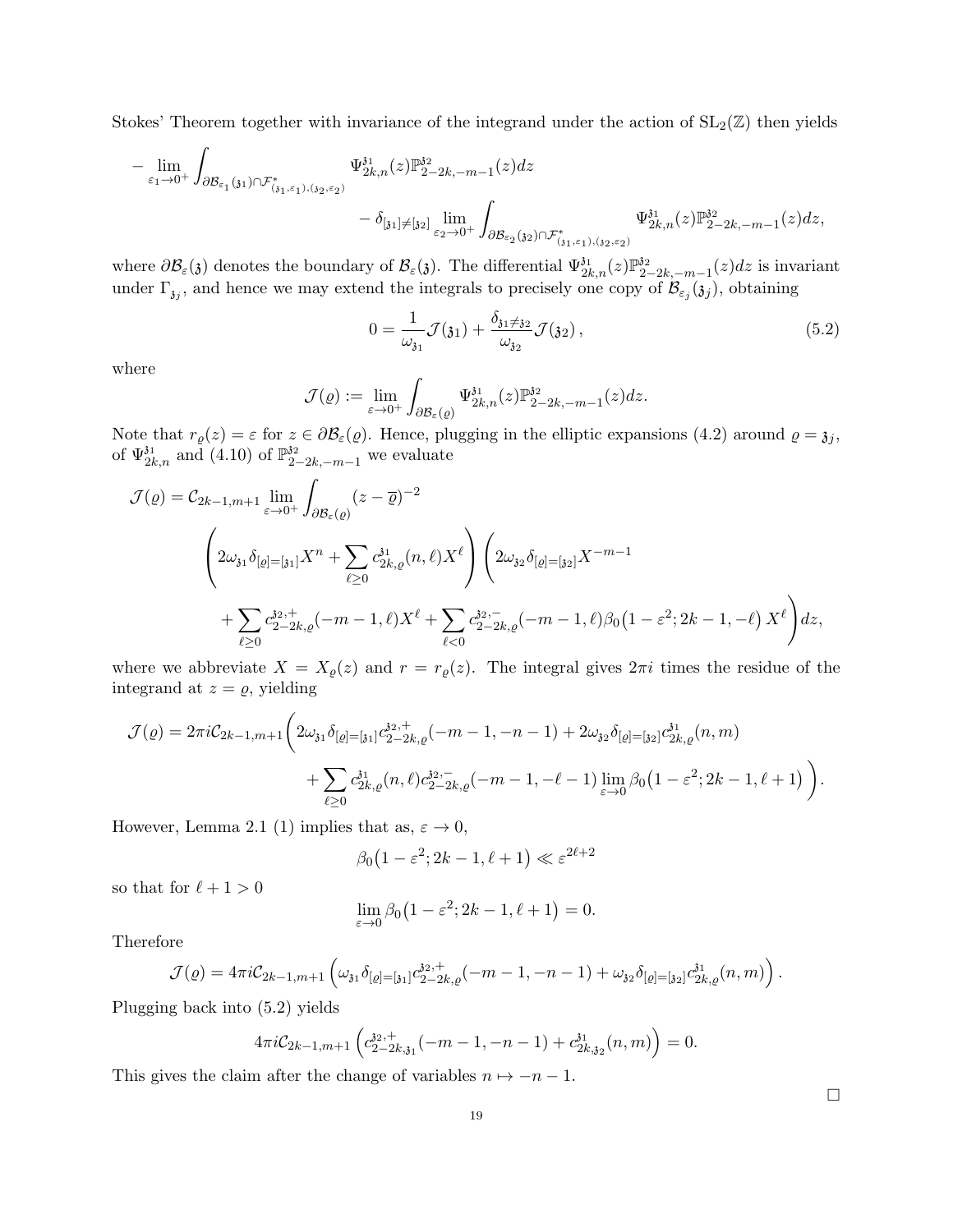Remark. The orthogonality to cusp forms shown by Petersson can also be reproven directly either by rewriting  $\Psi_{2k,n}^{3i}$  as a constant multiple of  $\xi_{2-2k}(\mathbb{P}_2^{3i})$  $\sum_{n=2k,-n-1}^{31}$  or rewriting  $\Psi_{2k,m}^{32}$  as a constant multiple of  $D^{2k-1}(\mathbb{P}_{2-2k,m+2k-1}).$ 

#### **REFERENCES**

- [1] A. Beardon, *The geometry of discrete groups*, Grad. Texts in Math. **91**, Springer, New York, 1995.
- [2] B. Berndt, P. Bialek, and A. Yee, Formulas of Ramanujan for the power series coefficients of certain quotients of Eisenstein series, Int. Math. Res. Not. (2002), 1077–1109.
- [3] P. Bialek, Ramanujan's formulas for the coefficients in the power series expansions of certain modular forms, ProQuest LLC, Ann Arbor, MI, 1995, Ph.D. thesis, University of Illinois at Urbana-Champaign.
- [4] R. Borcherds, Automorphic forms with singularities on Grassmannians, Invent. Math. 132 (1998), 491–562.
- [5] K. Bringmann, A. Folsom, K. Ono, and L. Rolen, Harmonic Maass forms and mock modular forms: theory and applications, American Mathematical Society Colloquium Publications, 2017.
- [6] K. Bringmann, P. Guerzhoy, and B. Kane, Shintani lifts and fractional derivatives of harmonic weak Maass forms, Adv. Math. 255 (2014), 641–671.
- [7] K. Bringmann and B. Kane, A problem of Petersson about weight 0 meromorphic modular forms, Res. Math. Sci. 3 (2016), 31.
- [8] K. Bringmann and B. Kane, Ramanujan-like formulas for Fourier coefficients of all meromorphic cusp forms, submitted for publication.
- [9] K. Bringmann and B. Kane, Ramanujan and coefficients of meromorphic modular forms, J. Math. Pures Appl. 107 (2017), 100–122.
- [10] K. Bringmann, B. Kane, and W, Kohnen, Locally harmonic Maass forms and the kernel of the Shintani lift, Int. Math. Res. Not. (2015), 3185–3224.
- [11] K. Bringmann, B. Kane, S. Löbrich, L. Rolen, and K. Ono, *On divisors of modular forms*, Adv. Math. 329 (2018), 541–554.
- [12] K. Bringmann, B. Kane, and A. von Pippich, Regularized inner products of meromorphic modular forms and higher Green's functions, Commun. Contemp. Math., accepted for publication.
- [13] J. Bruinier, W. Kohnen, and K. Ono, The arithmetic of the values of modular functions and the divisors of modular forms, Compos. Math. **140** (2004), 552-566.
- [14] J. Bruinier, K. Ono, and R. Rhoades, Differential operators for harmonic weak Maass forms and the vanishing of Hecke eigenvalues, Math. Ann. 342 (2008), 673–693.
- [15] W. Duke and P. Jenkins, On the zeros and coefficients of certain weakly holomorphic modular forms, Pure Appl. Math. Q. 4 (2008), 1327–1340.
- [16] J. Fay, Fourier coefficients of the resolvent for a Fuchsian group, J. reine angew. Math. 293-294 (1977), 143–203.
- [17] H. Gross and D. Zagier, Heegner points and derivatives of L-series, Invent. Math. 84 (1986), 225–320.
- [18] P. Guerzhoy, On weak harmonic Maass modular grids of even integral weights, Math. Res. Lett. 16 (2009), 59–65.
- [19] G. Hardy and S. Ramanujan, On the coefficients in the expansions of certain modular functions, [Proc. Roy. Soc. A 95 (1919), 144–155], Collected papers of Srinivasa Ramanujan, AMS Chelsea Publ., Providence, RI, 2000, 310–321.
- [20] D. Hejhal, The Selberg trace formula for  $PSL_2(\mathbb{R})$ , Lecture Notes in Mathematics 1001, 1983.
- [21] M. Hövel, Automorphe Formen mit Singularitäten auf dem hyperbolischen Raum, Ph.D. thesis, Technische Universität Darmstadt, 2012.
- [22] A. Mellit, *Higher Green's functions for modular forms*, Ph.D thesis. Rheinische Friedrich-Wilhelms-Universität Bonn, 2008.
- [23] NIST Digital Library of Mathematical functions. http://demf.nist.gov.
- [24] H. Petersson, Einheitliche Begründung der Vollständigkeitssätze für die Poincaréschen Reihen von reeller Dimension bei beliebigen Grenzkreisgruppen von erster Art Abh. Math. Sem. Univ. Hmbg. 14 (1941), 22–60.
- [25] H. Petersson, Konstruktion der Modulformen und der zu gewissen Grenzkreisgruppen gehörigen automorphen Formen von positiver reeller Dimension und die vollständige Bestimmung ihrer Fourierkoeffzienten, S.-B. Heidelberger Akad. Wiss. Math. Nat. Kl. (1950), 415–474.
- [26] H. Petersson, Uber automorphe Orthogonalfunktionen und die Konstruktion der automorphen Formen von posi- ¨ tiver reeller Dimension, Math. Ann. 127 (1954), 33–81.
- [27] B. Pioline, Rankin-Selberg methods for closed string amplitudes, String-Math 2013, Proc. Sympos. Pure Math. 88, Amer. Math. Soc., Providence, RI, 2014, pp. 119–143.
- [28] M. Viazovska, CM values of higher Green?s functions, preprint.